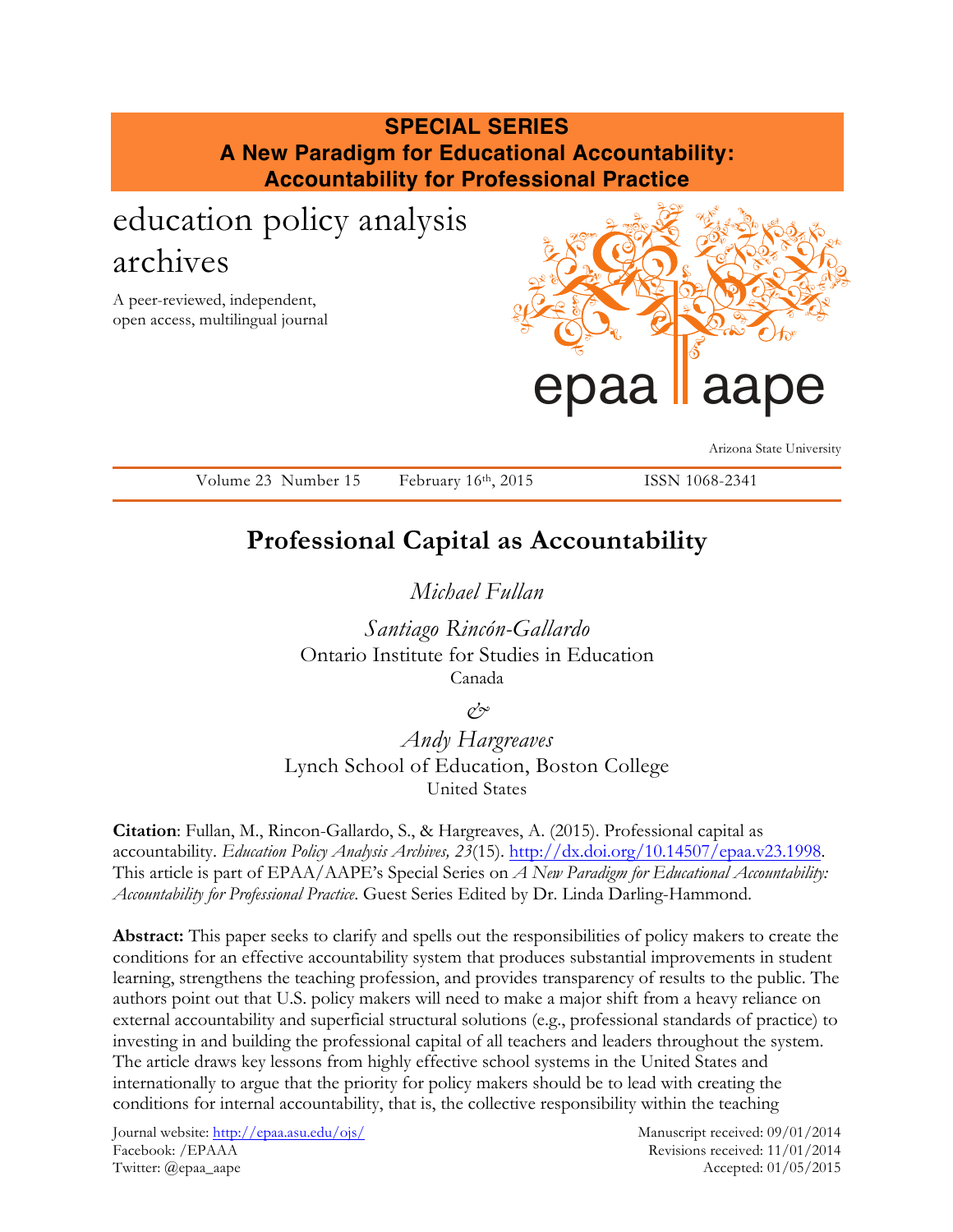profession for the continuous improvement and success of all students. This approach is based on the development and circulation of professional capital that consists of three components: individual human capital, social capital (where teachers learn from each other), and decisional capital (developing judgment and expertise over time). In this new professional accountability model, the external accountability that reassures the public that the system is performing in line with societal expectations continues to be an important role of educational systems, but it is nurtured and sustained by the development of strong internal accountability.

**Keywords**: professional capital; accountability; teachers; professional standards.

#### **El capital profesional como modelo de responsabilidad educativa**

**Resumen**: Este artículo pretende aclarar y detallar las responsabilidades de los que actúan en la política educativa para crear las condiciones de un sistema de responsabilidad educativa efectiva que producir mejoras sustanciales en el aprendizaje de los estudiantes, fortalecer la profesión docente, y ofrecer transparencia de los resultados al público. Los autores señalan que los responsables políticos de los Estados Unidos tendrán que hacer un gran cambio de una fuerte dependencia de sistemas de responsabilidad educativa externa y soluciones estructurales superficiales (por ejemplo, estándares de prácticas profesionales) para invertir en la construcción de capital profesional para todos los docentes y directores de el sistema. Este artículo se basa lecciones clave de los sistemas escolares más eficaces en los Estados Unidos y a nivel internacional para argumentar que la prioridad para los responsables políticos debería ser orientar la generación de condiciones para una rendición de cuentas interna, es decir, la responsabilidad colectiva de la profesión docente para una mejora continua y el éxito de todos los estudiantes. Este enfoque se basa en el desarrollo y la circulación del capital profesional que consta de tres componentes: el capital humano individual, capital social (donde los profesores aprenden unos de otros), y el capital decisional (desarrollando el juicio y experiencia con el tiempo). En este nuevo modelo de responsabilidad profesional, un sistema de responsabilidad educativa externa que tranquiliza a la opinión pública que el sistema está funcionando en línea con las expectativas de la sociedad sigue siendo un importante papel de los sistemas educativos, pero se nutre y sustenta en el desarrollo de una fuerte responsabilidad interna. **Palabras clave:** capital profesional; rendición de cuentas; profesores; estándares profesionales.

#### **Modelo de capital profissional de responsabilidade educacional**

**Resumo:** O presente artigo tem como objetivo esclarecer e detalhar as responsabilidades dos decissores de políticas educacionais para criar as condições de um sistema de responsabilização educacional eficaz que produza melhorias substanciais nos aprendizagens dos alunos, fortalecer a profissão docente e prover transparência ao público. Os autores sugerem que os formuladores de políticas nos Estados-Unidos terão que fazer uma grande mudança para deixar a forte dependência de sistemas de responsabilização educacional externos e de soluções estruturais superficiais (por exemplo, padrões de prática profissional) para investir na construção do capital profissional para todos os docentes e diretores do sistema. Este artigo aponta a lições-chave dos sistemas de ensino mais eficazes nos Estados Unidos e internacionalmente para argumentar que a prioridade para os decisores políticos deverão orientar-se para a criação de condições para a prestação de contas interna, ou seja, a responsabilidade coletiva se baseia na profissão docente para a melhoria contínua e sucesso de todos os alunos. Esta abordagem baseia-se no desenvolvimento e circulação de capital profissional que consiste em três componentes: o capital humano individual, o capital social (onde os professores aprendem uns com os outros), e equidade decisional (desenvolvimento de julgamento e experiência ao longo do tempo). Neste novo modelo de responsabilidade profissional, continua usando um sistema de responsabilidade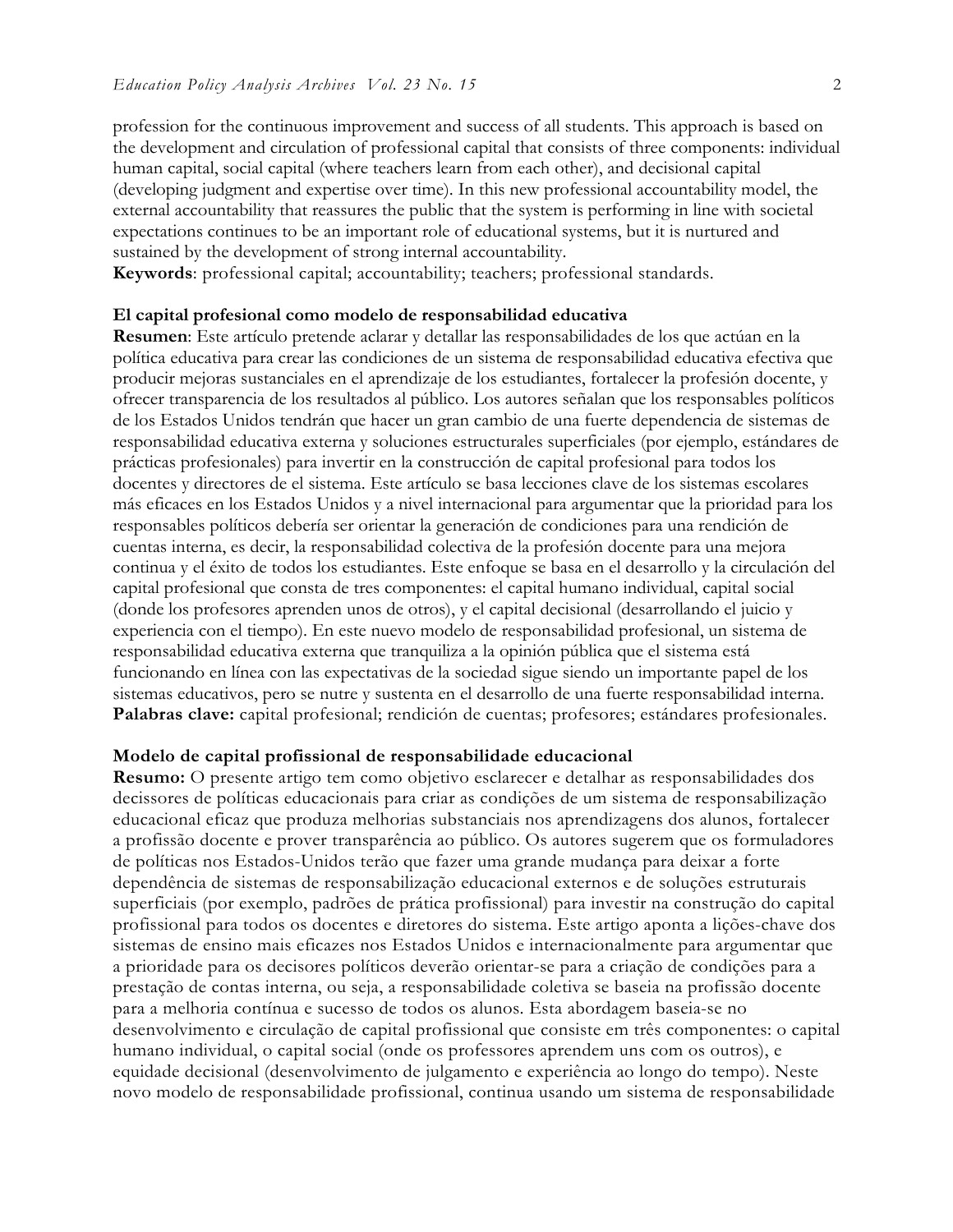educacional externo para garantir ao público que o sistema está operando em linha com as expectativas da sociedade mas nutre e sustenta o desenvolvimento de uma forte responsabilização interna**.**

**Palavras-chave:** capital professional; responsabilidade educacional; professores; padrões de qualidade.

### **Introduction**

When it comes to improving the teaching profession policy makers face a huge dilemma. As Jal Mehta (2013) concludes in *The Allure of Order* politicians are trying to do at the back end with external accountability what they should have done at the front end with capacity building. But they are where they are and back end accountability with its favorite tools—carrots and sticks—can only make matters worse.

Sorting out the role of accountability in large education systems is a complex challenge. We approach this topic by considering what we know at the overall system level, as well as what we and others have been learning at the level of school, district, and system implementation. The evidence is clear that current systems of external accountability in the U.S. are not producing increased student performance. It is also the case that most other countries that are more successful have a different approach in which accountability is much more tied to developing capacity and self and group responsibility at the level of implementation.

Several studies of successsful educational systems have compared the U.S. with Ontario (on the grounds that Ontario has some basic similarities to the U.S. compared for example to Finland, or South Korea), as well as with other countries. OECD's *Strong performers and successful reformers* (2011a), McKinsey's *How the world's most improved school systems keep getting better* (Mourshed, Chijioke, & Barber, 2010), NCEE's *Standing on the shoulders of giants* (Tucker, 2011), Fullan (2011), and Hargreaves and Shirley's (2012) *Global Fourth Way* all show that the U.S. leans more heavily on external accountability as a lever for improvement. In the more successful systems there is greater emphasis on building the individual, and especially collective capacity of educators essential for increased performance as it relates to what we will call 'internal' as well as 'external' accountability. Our goal in this paper is to unpack how accountability works in more successful school systems.

With this paper, we are joining the conversation spurred by the overall accountability paper developed by Darling-Hammond, Wilhoit, and Pittenger (2014), also known as the 51<sup>st</sup> state paper. Darling-Hammond and her colleagues proposed a three-legged framework for strengthening accountability: meaningful learning, resource accountability, and professional capacity. Here we spell out the responsibilities of system leaders to create the conditions for accountability to be effective at all levels. In particular we take the 'professional capacity' component and re-cast it as *professional capital* (Hargreaves & Fullan, 2012). The reason for this reframing is that the emphasis on professional capacity can sometimes be used to justify or explain focusing on training people to meet externally defined reform requirements, and on implementing professional standards and licensure policies as a chief priority. The idea and strategy of professional capital includes the issues of individual standards and certification but redirects attention to the policy directions that emphasize developing individual and group actions that support accountability within the profession as well as functioning to provide transparency to the public.

One other important matter: our intent is to write from a standpoint of understanding and advising U.S. *policy makers.* We want the formulations presented here to be judged on whether they satisfactorily address policy makers and the public to whom they are accountable, without sacrificing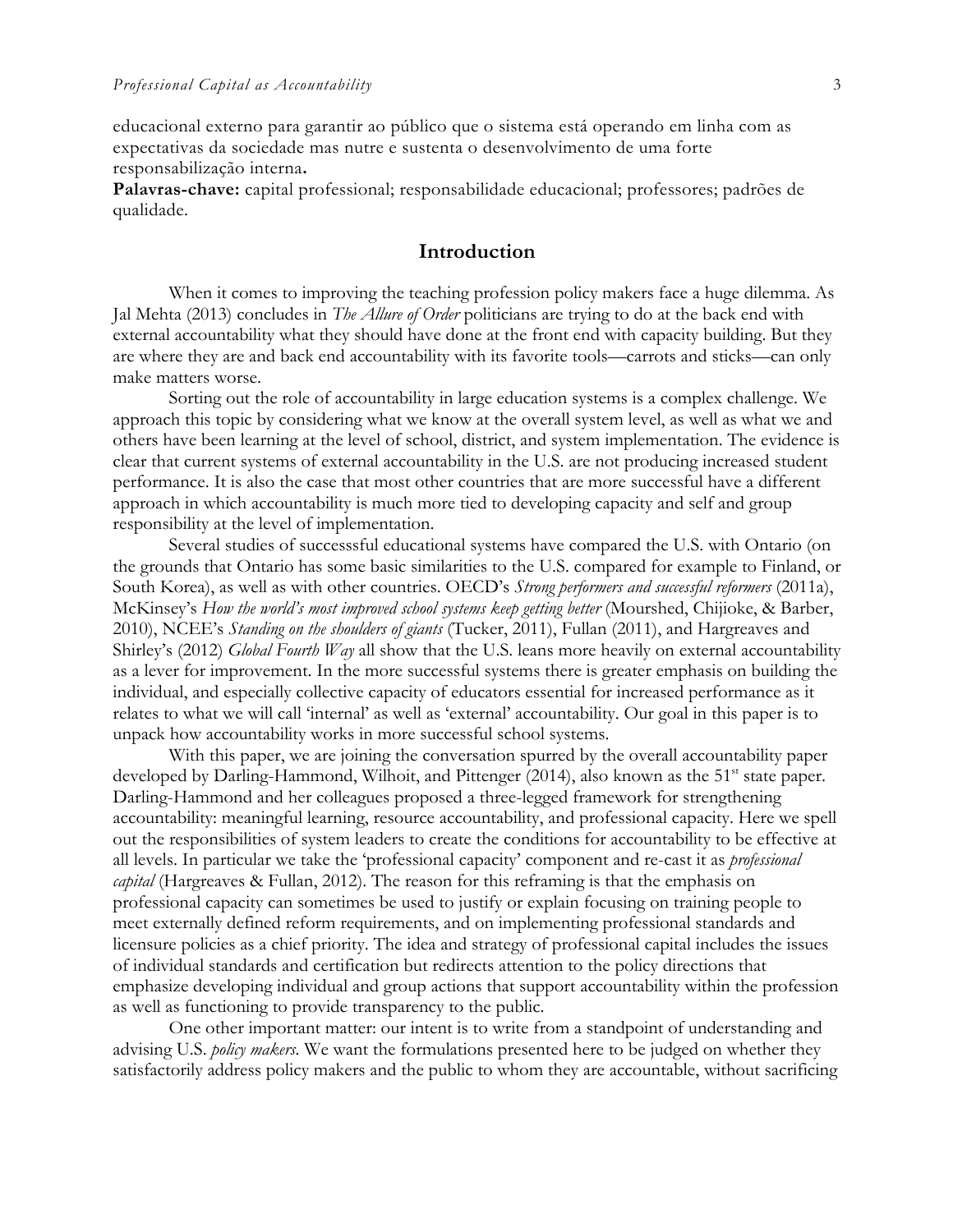the quest for genuine improvement of learning and performance and the right and necessity of fully engaging the teaching profession and its associated organizations in this quest.

Our main question is what should be done to increase *accountability in the profession and of the profession.* When considering how to improve the quality of the teaching force, even the most well intentioned policy makers tend to start with, and focus on *structural elements* (professional standards of practice), and *individualistic expressions of these elements* (such as high quality preparation, induction and professional development) that are most obviously amenable to regulation and public explanation. Our argument is that policy makers must go beyond these matters, and additionally focus on and invest in conditions essential for increasing 'internal accountability,' that is a collective commitment and responsibility to improve student learning and strengthen the teaching profession.

#### **Internal Accountability**

Simply stated, accountability is taking responsibility for one's actions. At the core of accountability in educational systems is student learning. As City, Elmore, Fiarman, and Teitel (2009) argue, "the real accountability system is in the tasks that students are asked to do." Constantly improving and refining instructional practice so that students can engage in deep learning tasks is perhaps the single most important responsibility of the teaching profession and educational systems as a whole. In this sense accountability as defined here is not limited to mere gains in test scores but on deeper and more meaningful learning for all students.

Internal accountability occurs when individuals and groups willingly take on personal, professional and collective responsibility for continuous improvement and success for all students (Hargreaves & Shirley, 2009). External accountability is when system leaders reassure the public through transparency, monitoring and selective intervention that their system is performing in line with societal expectations and requirements. The priority for policy makers, we argue, should be to lead with creating the conditions for internal accountability, because they are more effective in achieving greater overall accountability, including external accountability. Policy makers also have direct responsibilities to address external accountability, but this latter function will be far more effective if they get the internal part right.

Existing research on school and system effectiveness and improvement (DuFour & Eaker, 1998; Leana & Pil, 2006; Marzano, 2003; Zavadsky, 2009) and our own work with educational systems in the U.S. and internationally (Fullan, 2010; Hargreaves & Fullan, 2012; Hargreaves & Shirley, 2012) suggest that internal accountability must *precede* external accountability if lasting improvement in student achievement is the goal.

Richard Elmore and colleagues (2004) conducted a series of intensive case studies of individual schools, some that failed to improve, and some that improved their performance. Relative to the former, schools that failed to improve were not able to achieve instructional coherence, despite being in systems with strong external accountability. A minority of schools did develop internal coherence together and showed progress on student achievement. The main feature of successful schools was that they built a collaborative culture that combined individual responsibility, collective expectations, and corrective action—that is, internal accountability. Transparent data on instructional practices, and student achievement were a feature of these cultures. As these cultures developed, they were also able to more effectively engage the external assessment system. Highlighting the fundamental role of internal accountability on school improvement, Elmore, Ableman, Even, Kenyon, and Marshall (2004) point out:

It seems unlikely to us that schools operating in the default mode—where all questions of accountability related to student learning are essentially questions of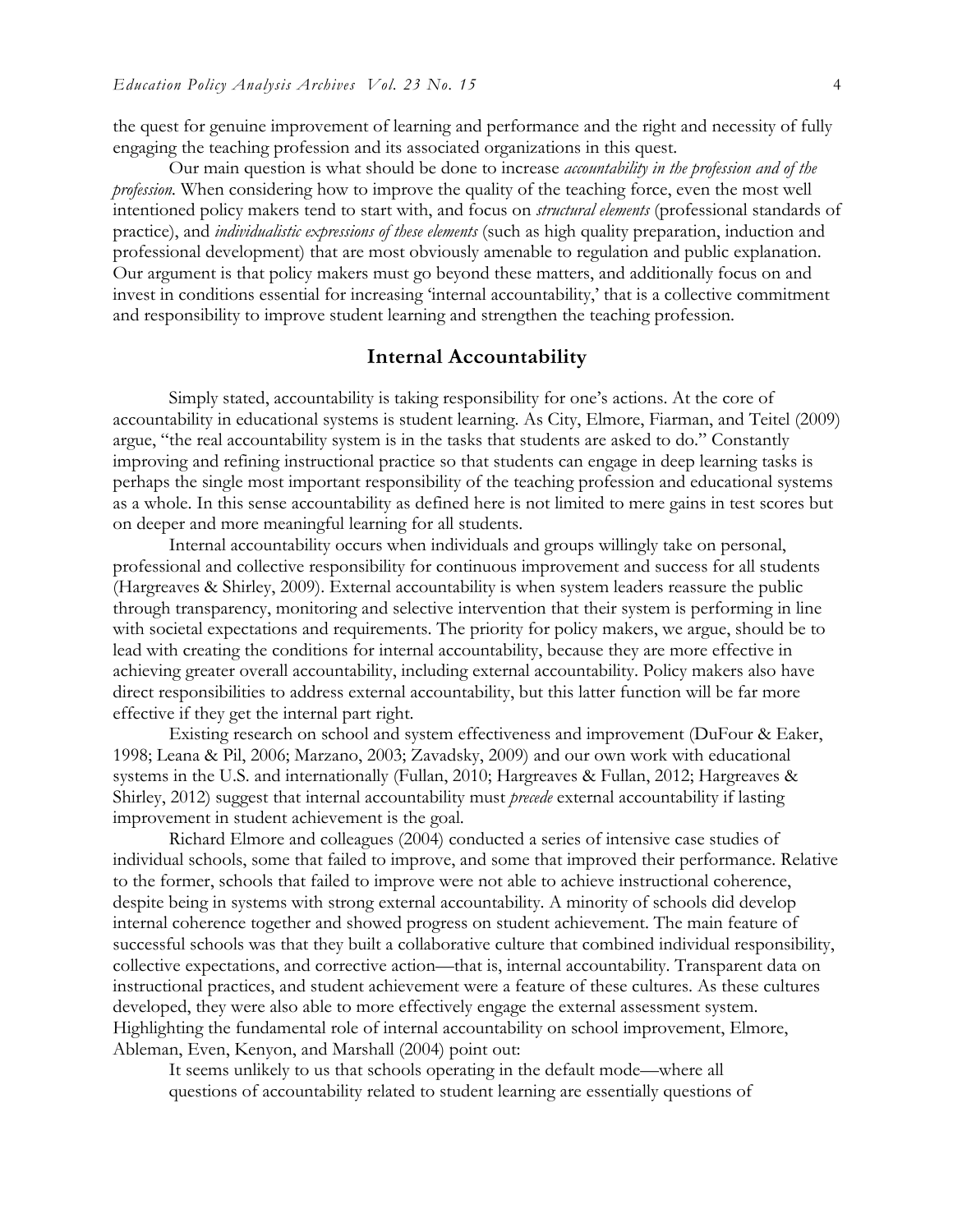individual teacher responsibility—will be capable of responding to strong obtrusive accountability systems in ways that lead to systematic deliberate improvement of instruction and student learning. The idea that a school will improve, and therefore, the overall performance of its students, implies a capacity for collective deliberation and action that schools in our sample did not exhibit. Where virtually all decisions about accountability are made by individual teachers, based on their individual conceptions of what they and their students can do, it seems unlikely that these

decisions will somehow aggregate into overall improvement for the school. (p. 197) At the level of the micro-dynamics of school improvement, Elmore draws the same conclusion we do at the system-level: investing in the conditions that develop internal accountability is more important than beefing up external accountability.

The Ontario Reform Strategy, which one of us has helped design and monitor as a policy advisor, offers an illustrative example of the importance of internal accountability preceding external accountability system-wide. The Canadian province of Ontario with 4900 schools in 72 districts serving some 2 million students started in 2004 to invest in building capacity and internal accountability at the school and district levels. The initial impulse for the reform came from leadership at the top of the education system—the premier of the province and the Deputy Minister of Education—through the establishment of a small number of ambitious goals related to improvements in literacy, numeracy and high school retention However, the major investments focused on strengthening the collective capacity of teachers, school principals, and district leaders to create the conditions for improved instructional practice and student achievement (Glaze, Mattingley, & Andrews, 2013).

There was little overt external accountability in the early stages of the Ontario Reform Strategy. External accountability measures were gradually introduced in the form of assessment results in Grade 3 and 6 in literacy, numeracy, and in high school retention numbers, transparency of data, and a school turnaround support-focused policy called Ontario Focused Intervention Program (OFIP) for schools that were underperforming. This system has yielded positive and measurable results in literacy that has improved dramatically across the 4,000 elementary schools, and in high school graduation rates that have climbed from 68% to 83% across the 900 high schools. The number of OFIP schools, originally at over 800, has been reduced to 69 schools even after the criteria to identify a school as in need of intervention had widened to include many more schools (Glaze et al., 2013; Mourshed et al., 2010).

An evaluation of the reform strategy in 10 of Ontario's 72 school districts that concentrated particularly on the special education aspects of the reform, pointed to significant narrowing of the achievement gap in writing scores for students with learning disabilities (Hargreaves & Braun, 2012). Concerns were expressed among teachers who were surveyed about some of the deleterious consequences of standardized testing in Grades 3 and 6—that the tests came at the end of the year at a point that was too late to serve a diagnostic function; that they were not sufficiently differentiated in order to match differentiated instruction strategies; and that principals in some schools placed undue emphasis on "bubble kids" near the baseline for proficiency rather than on students who struggled the most with literacy. Perhaps predictably, administrators who were surveyed at school and system level were more supportive of the standardized assessments. The most intriguing finding though was that special education resource teachers whose role was moving increasingly to providing in-class support, welcomed the presence of transparent objective data as a way of drawing the attention of regular classroom teachers to the fact and the finding that students with learning disabilities could, with the right support, register valid and viable gains in measurable student achievement. Together, these findings point to the need to review the nature and form of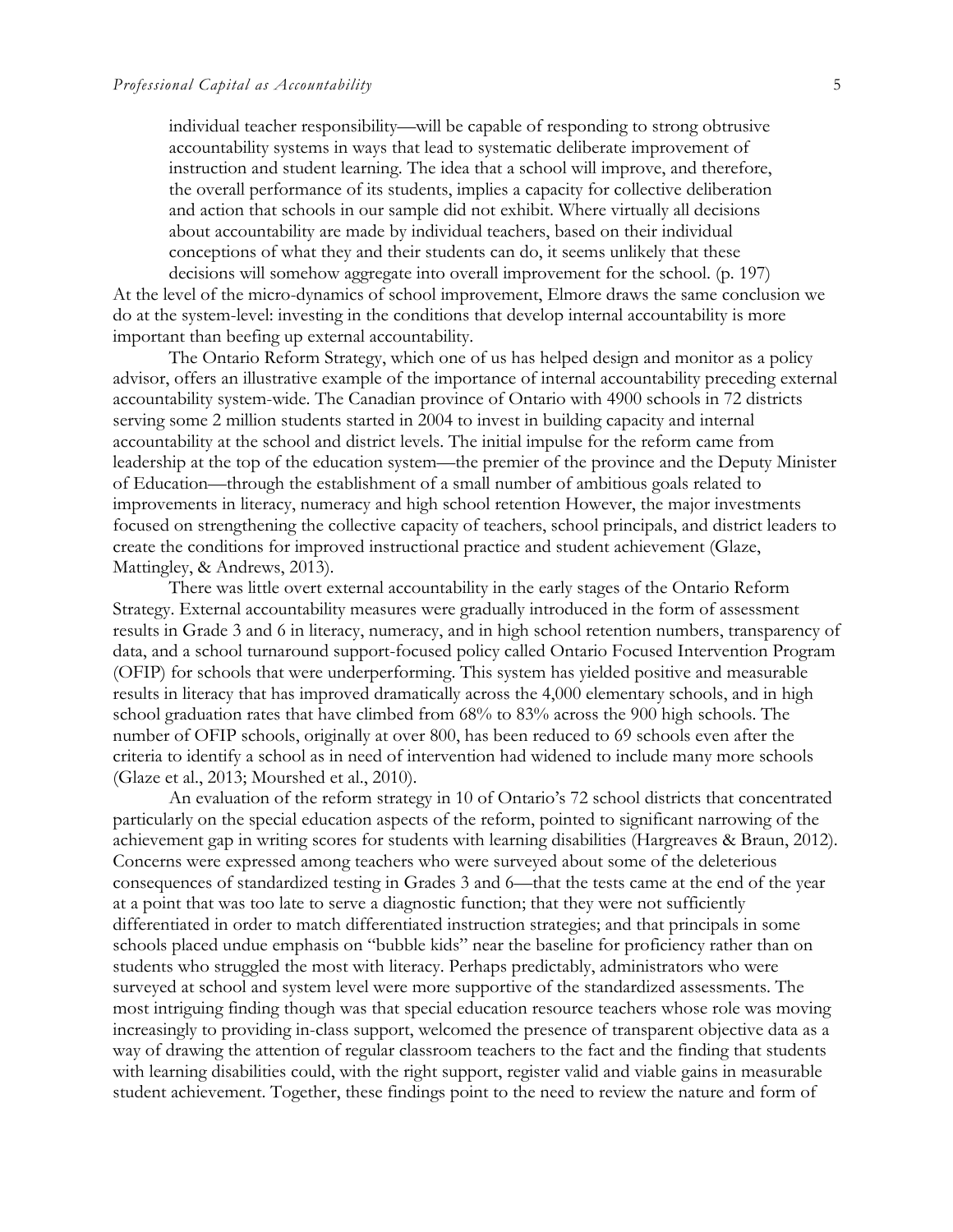high stakes assessments—more differentiated, more just-in-time and more directed at the needs of all students, perhaps—but also to the value of having transparent data that concentrates everyone's attention on supporting all students' success along with diagnostic data and collaborative professional responsibility for all students' learning, development and success.

A similar approach to whole system improvement can be found in U.S. districts that have been awarded the prestigious Broad Prize for Urban Education, granted to urban school districts that demonstrate the greatest overall performance and improvement while reducing achievement gaps based on race, ethnicity, and income. In her in-depth study of five such districts, Zavadsky (2009) finds that, while diverse in context and strategies, these districts have addressed the challenge of improving student performance system-wide following remarkably similar approaches: investing in, growing and circulating the professional capital of schools (what they term building capacity) to improve instructional practice by fostering teacher collaboration and collective accountability, while setting high instructional targets, attracting and developing talent, aligning resources to key improvement priorities, constantly monitoring progress, and providing timely targeted supports when needed.

The solid and mounting evidence on the fundamental impact of internal accountability on the effectiveness and improvement of schools and school systems contrasts sharply with the scarce or null evidence that external accountability, by itself, or as the prime driver, can bring about lasting and sustained improvements in student and school performance. There is, indeed, a growing realization that external accountability is not an effective driver of school and system effectiveness. At best, external accountability does not get its intended results. At worst, it produces undesirable and sometimes unconscionable consequences such as the cheating scandal in Atlanta (Huffington Post, 2011).

#### **A New Model of Professional Accountability**

The first step on the new road to accountability is for policy makers to place their emphasis on the development of *the collective capacity of the profession* and its *responsibility for continuous improvement and for the success of all students.* We call this the *professional capital of teachers*, which consists of human capital (the quality of the individual), social capital (the quality of the group), and decisional capital (the development of expertise and professional judgment of individuals and groups to make more and more effective decisions over time) (Hargreaves & Fullan, 2012). There are twin pillars to this solution. First, the focus must be on creating the conditions for *social learning* (Pentland, 2014). Groups with commitments to a compelling moral purpose and to each other (rather than merely teams which are collections of people drawn together to perform particular tasks) act in more responsible and accountable ways than any external force can make them do. By contrast, virtually every policy maker thinks almost exclusively of professional learning as *individual* learning. Leverage for change comes when you 'use the group to change the group'. In order to improve faster and more deeply, investment in collective development is the key. For this reason, policies and corresponding strategies must invest in purposeful group learning and development.

Second, for people to become more internally accountable and responsible, a developmental or growth approach is critical. Without this disposition, policymakers get stuck in back-end accountability. When actions are based on developmental and growth-oriented principles for building collective responsibility, such as investing in professional trust, joint work, and peer-based feedback, the improvement work accelerates, because it is the group that is driving it (although we will see in the next section how external accountability can guide, assess and influence the direction).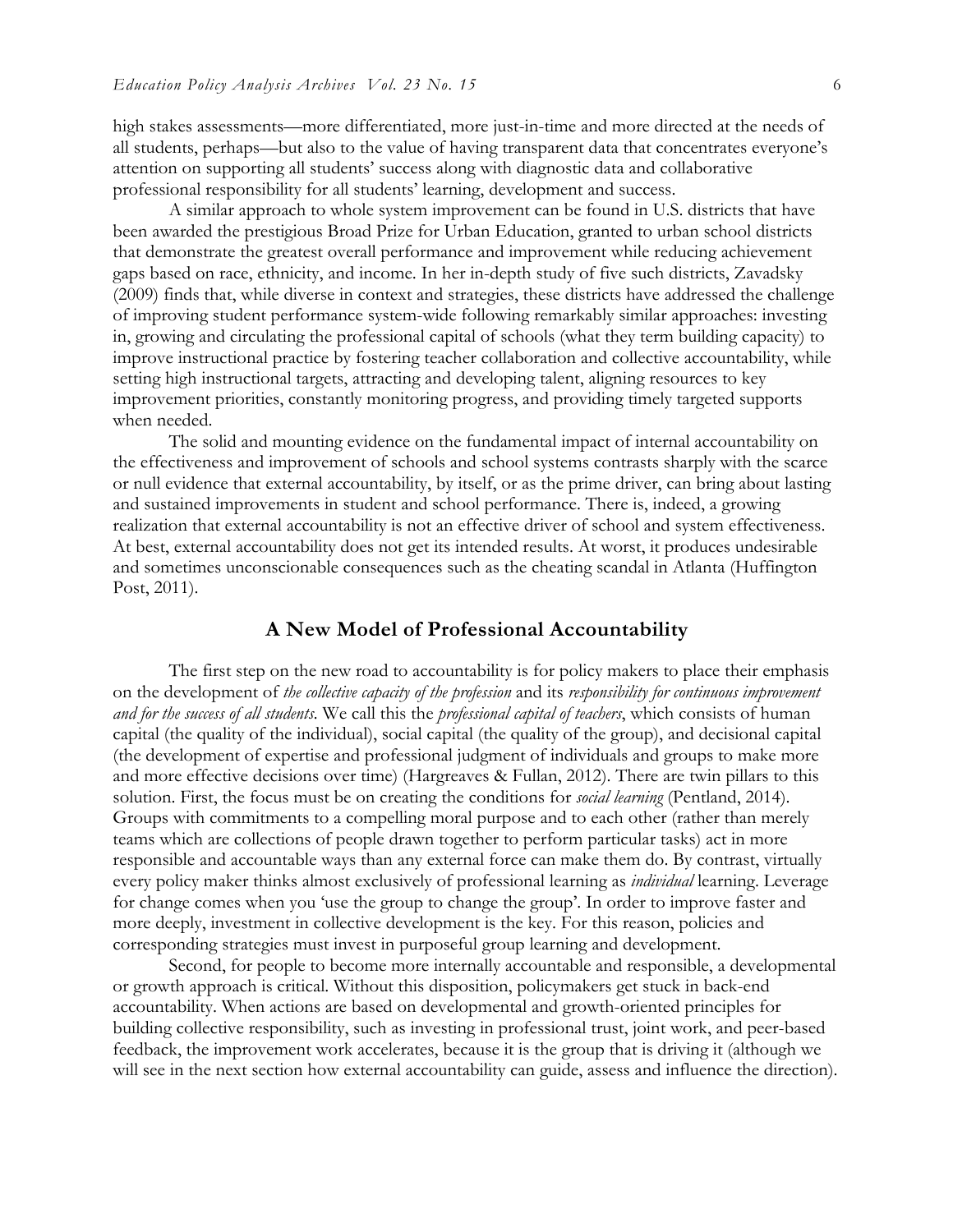#### *Professional Capital as Accountability* 7

Thus, the first order of business is for policy makers to invest in internal accountability. What does this mean in practical and strategic terms? The work must be inspired and animated by a compelling and inclusive vision for change that uplifts the public and the profession and that is focused on a small number of ambitious goals. This does not necessarily mean calling on or calling in new resources but on redirecting existing resources from the external accountability tools of testing and evaluation systems that rely on costly instrumentation, individual evaluation and transient intervention towards providing incentives for schools to develop collaborative cultures, for networks of schools and districts to learn from and assist one another, for community-school development strategies, and so on.

The success of a new accountability framework relies on the creation of systems that invest in and build the professional capital of teachers and school leaders to make sound decisions in classrooms and schools based on their best collective and individual professional judgment. Crucial to this endeavor is nurturing and sustaining a professional culture of continuous improvement, collective responsibility and shared leadership in and across schools, districts, and States.

To guide the new model of professional accountability proposed here we include the following five components, distilled from key lessons from educational systems in North America and abroad that have successfully raised the bar and closed the gap of student performance and yielded high returns in many areas of achievement and development including child wellbeing:

- 1. Vision and focus
- *2.* Collective capacity and responsibility
- *3.* Leadership development
- *4.* Growth-oriented assessment
- *5.* System coherence and cohesion

#### **Vision and Focus**

Building professional capital across educational systems requires creating an inspiring and inclusive vision that raises the importance of and sets the direction for education and with teachers in a way that resonates with and inspires a majority of educators, school and system leaders, and society as a whole to pursue it. The Ministry of Education in Singapore (2014), for example, (the highest performing country on most international assessments in the world), urges its teachers to believe in their students, believe in themselves, believe in each other (collective responsibility) and believe in something bigger than themselves (their contribution to the future of the whole society).

Setting a small number of ambitious goals, giving first priority to the enhancement of professional practice, and making the learning of all students a shared responsibility of everyone across the system are crucial elements of such a vision. In the North American systems described earlier, this vision is summarized in what one of us has called the moral imperative: all students learning at high levels (Fullan, 2011). Goals, standards and even targets can be set if done in a shared manner. We have seen these practices work effectively not only in educational systems (Fullan, 2010; Glaze et al., 2013; Hargreaves & Shirley, 2009; Zavadsky, 2009) but also in high performing organizations of all kinds in the work of one of us on uplifting leadership (Hargreaves, Boyle, & Harris, 2014). For instance, the London Borough of Tower Hamlets lifted itself from being the worst performing district in England over a ten year period, to then topping the national averages, in part by the borough's schools setting ambitious targets for improvement together that were more ambitious than the targets given to them by the Government (Hargreaves & Shirley, 2009). Outside education, Cricket Australia, the national sporting organization of Australia, established a vision to become Australia's most popular sport by setting and reviewing shared targets for participation in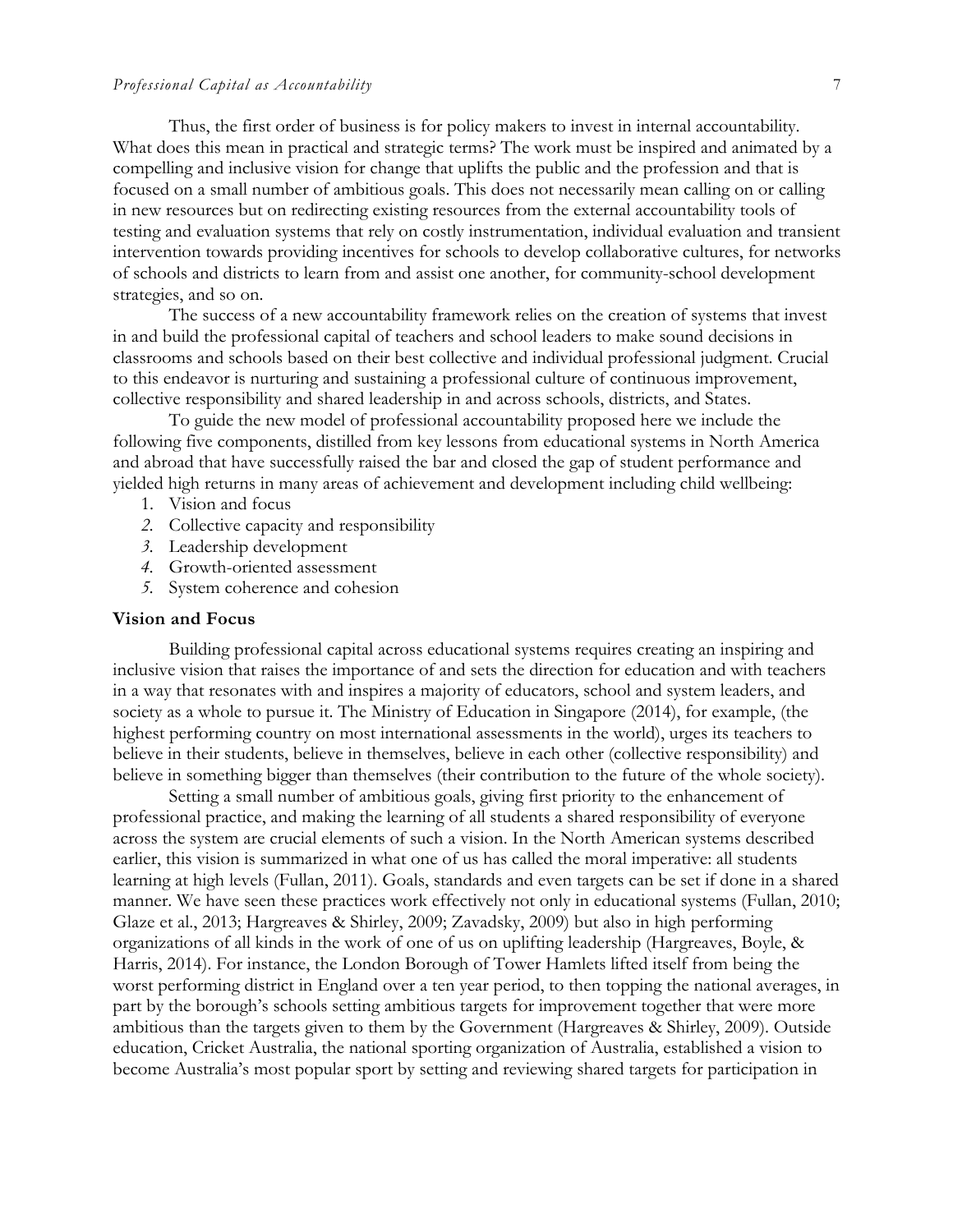cricket viewing and playing which included schools, poor rural communities, visible ethnic minority groups, girls and women, and so on (Hargreaves, Boyle, & Harris, 2014).

The vision and resulting goals also have to be accompanied by clear, appealing, and evidence-based definitions of effective pedagogy, collaboration and leadership. This has been an essential component of every improved North American system we have described here. In our role as Advisers to the Premier and Minister of Education of Ontario, two of us will face this challenge in bringing its inspiring new vision to life in order to achieve the key goals of excellence (including performance in math, and arts and 21<sup>st</sup> century skills), equity (including indigenous communities and special needs populations), wellbeing (which will require sharper definition and also measurement) and public confidence (Ontario Ministry of Education, 2014).

There should be strong support for each high expectation. Inviting the participation of teachers and school leaders to shape, lead, and, over time, review and renew the overall vision and standards of practice will increase the likelihood of ownership, a better solution, and sustainability. The allocation and alignment of policies and resources to support the achievement of the inclusive and inspiring vision and to bring the vision to life in practice has been a central component of the approaches followed by the successful US districts studied by Zavadsky (2009), and by the system studies we identified earlier (Glaze et al., 2013; Mourshed et al., 2010; OECD, 2010; Tucker, 2010).

#### **Collective Capacity and Responsibility**

Collaboration focused on the improvement of teaching and learning is one of the highestyielding strategies to boost student, school and system performance. The research on the power of collaborative cultures to get results has been accumulating over 40 years. It points to the power of social capital—the agency and impact of strong and effective groups—to improve student learning (DuFour & Eaker, 1998; Elmore, 2007; Hord, 1997; Huberman, 1995; Leana & Pil, 2006; Lieberman & Mace, 2010; Little, 1982, 2002; Stoll, Bolam, McMahon, Wallace, & Thomas, 2006; Wilson, 1994).

The social capital strategy consists of simultaneously building individual and collective efficacy and creating links of lateral accountability that push and pull team members to get better at their practice. Furthermore, effective collaboration nurtures the kind of professional culture needed to create and sustain over time the professional capital of teachers and school leaders across the system (Elmore et al., 2004; Little, 1982; Wilson, 1994). In these cultures, responsibility for the success of all students is shared among all teachers and schools in a community. One of us recently asked a number of individuals working in these collaborative cultures the following question: in your school or the schools you know, how do teachers or administrators talk about accountability (Fullan, in press)? Here are some of the responses:

Accountability is now primarily described as accountability for student learning. It is less about some test result and more about accepting ownership of the moral imperative of having every student learn. Teachers talk about "monitoring" differently. As they engage in greater sharing of the work, they talk about being accountable as people in the school community who know what they are doing, and who look to see what is changing for students as a result. And as they continue to de-privatize teaching they talk about their principal and peers coming into their classrooms and expecting to see the work [of agreed upon practices] reflected in their teaching, their classroom walls, and student work.

Teachers and administrators talk about accountability by de-privatizing their practice. If everyone knows what the other teacher or administrator is working on and how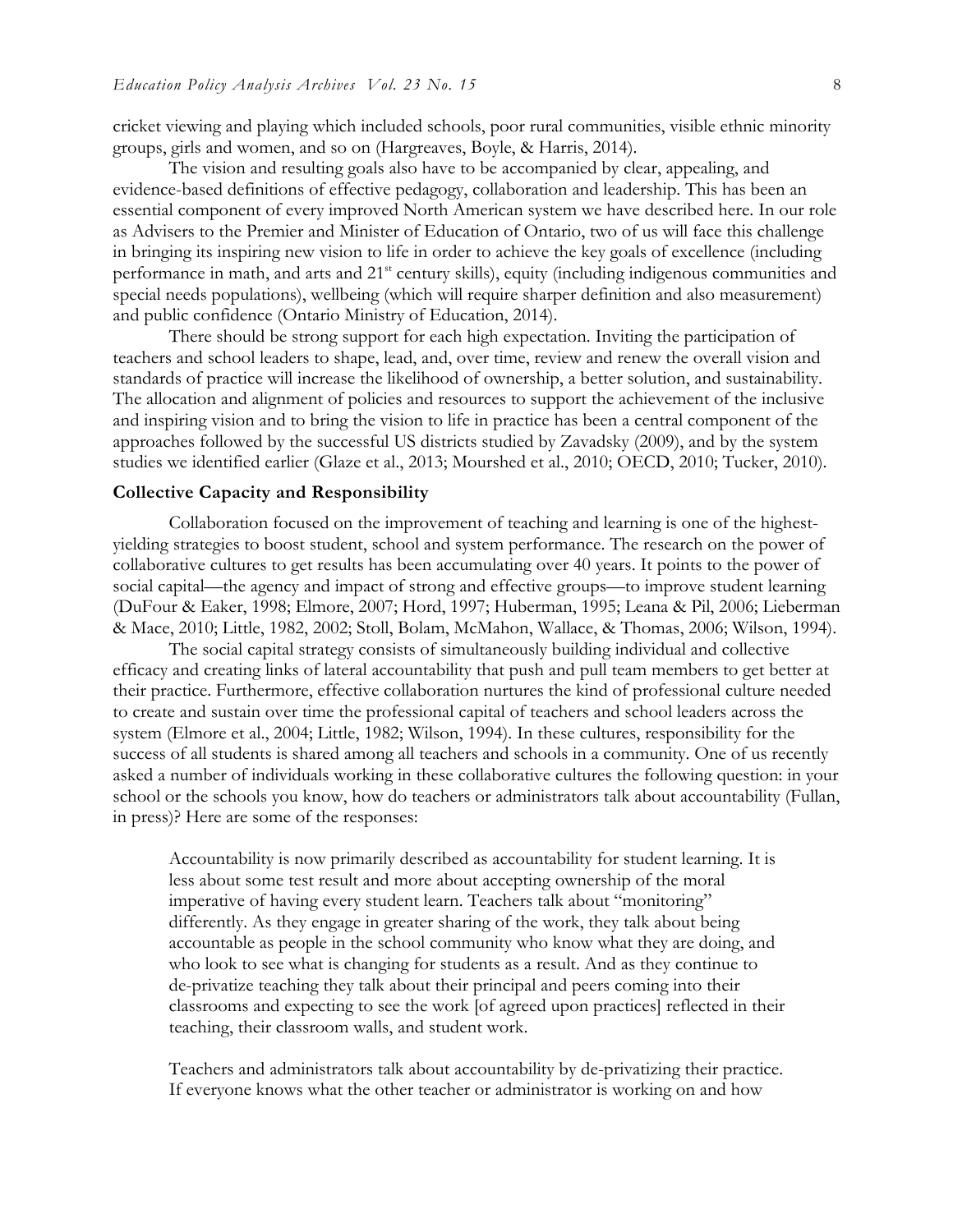they are working on it with students, it becomes a lot easier to talk about accountability. When everyone has an understanding of accountability, creating clear goals and steps to reach those goals, it makes it easier for everyone to talk and work in accountable environments.

We are moving to defining accountability as responsibility. My district has been engaged in some important work that speaks to intrinsic motivation, efficacy, perseverance etc and accountability is seen as doing what is best for students… working together to tackle any challenge, and being motivated by our commitment as opposed to some external direction.

These expressions are indicators of internal accountability at work. They are more powerful in impact—because are built into the day-to-day culture—than any external accountability system could be.

From a policy perspective effective teacher collaboration can be stimulated in a number of ways, which include:

- Creating incentives for schools and districts to establish flexible structures within the school day and year that allocate time for teachers and leaders to participate in collegial planning, job-embedded professional learning opportunities, and collaboration focused on analyzing evidence of student learning and developing focused strategies for improvement. Remember that U.S. teachers and students start school very early long before 8 am—no skinny lattes on the way to the office for them—so funneling most collaboration into after-class time is often more of an inexpensive solution than an effective one.
- Providing continuous professional learning opportunities for networks of educators focused on developing the practice of teaching and leadership through extended institutes, collective inquiry, action research to solve complex problems of practice, and coaching. Collaborative inquiry into practice and how to improve it should be supported and expected as a continuous, real-time professional practice, not an occasional one appended to a few school days.
- Facilitating exchanges between schools that tap into the existing professional capital of high performing schools to assist schools in a similar context that struggle to improve.
- Providing resources for pedagogy-focused innovation and collaboration between and among teachers and school leaders.
- Creating venues for teaches and leaders across the system to identify institutional processes and practices that constrain their improvement work and to devise solutions to remove or diminish those constraints.
- Making exemplary practice in pedagogy, collaboration and leadership widely visible across the system in professional learning sessions, newsletters, public speeches, and easily accessible as well as interactive online formats.
- Redirecting the planning of curriculum units of study from being the responsibility of consultants in state or district central office towards enabling teachers working across schools to develop more curriculum together—investing in their own professional capital and especially social capital as they create high quality curriculum units of study together. This also means creating curriculum space and resource support from teachers to do this kind of work together—for instance, through place-based educational materials in isolated and impoverished rural communities that increase students' engagement in their learning.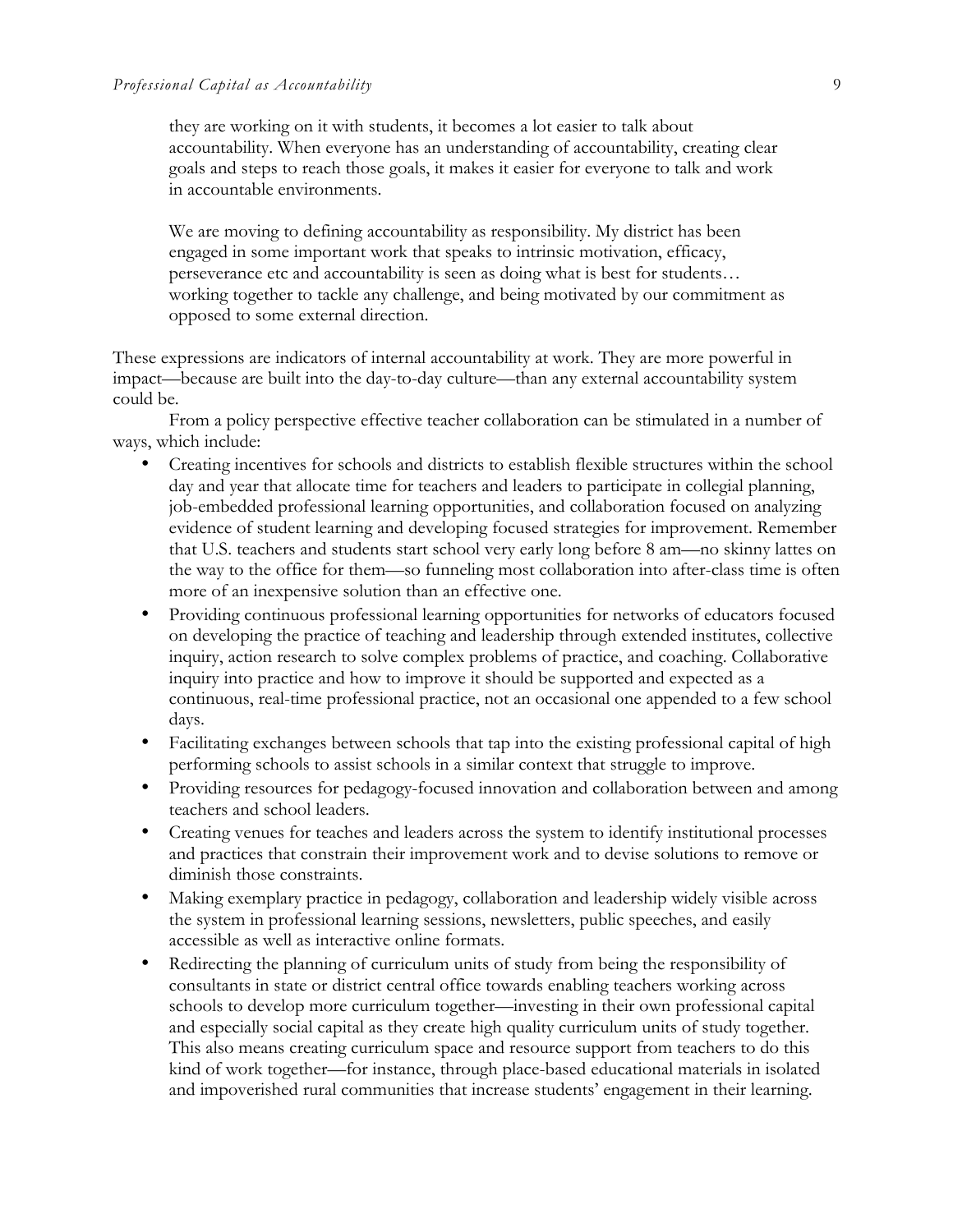#### **Leadership Development**

A system-wide strategy that develops and values leadership capital of all kinds and at all levels is necessary to stimulate and create the conditions for a new professional culture of school and system improvement (Fullan, 2001; Glaze et al., 2013; Leithwood et al., 2004; Marzano & Waters, 2006). Such a strategy would include:

- Creating high quality and sustained professional learning opportunities for principals and district leaders. These would be aimed at building their individual and collective knowledge, skill and expertise to: a) participate as learners in the professional learning of teachers; b) create conditions, cultures and routines for effective teacher collaboration; c) provide effective feedback and stimulate its use; d) manage complexity while maintaining focus on the school's key priorities; and e) expand their influence, assistance and responsibility beyond their own schools just as teachers are expected to expand their influence, assistance and responsibility beyond their own classes.
- Creating incentives for outstanding students, teachers, principals, districts and their schools to provide support to schools with similar demographics that struggle to improve, including release time to visit and host leaders and staff of the school(s) being supported.
- Developing multiple channels of communication and consultation with students, teachers and school leaders to bring the key priorities of the system to their attention and to invite their input and advice on specific policy problems and initiatives.
- Creating platforms and incentives for students, teachers and school leaders to drive, rather than simply implement, and to innovate in and improve teaching and learning in schools and across the system.

#### **Growth Oriented Assessment**

In the new accountability framework, assessment is used primarily for learning and growth. Once again, growth here is not narrowly defined as increases in test scores, but as the development of increased capacity to develop, test and refine increasingly sophisticated and deeper learning tasks for students. In this new framework, teachers and leaders learn to effectively provide, take and, most importantly, use feedback. Assessment and feedback take place in an atmosphere of trust and a culture that supports learning. Turning growth-oriented assessment and feedback into a collective responsibility of teachers and school leaders solves the current "span of control" issue, whereby principals are solely responsible for the performance appraisal of dozens of teachers in the course of a year, a guarantee for formulaic superficiality. Collaborative cultures where growth-oriented assessment and feedback are a regular practice of teachers and leaders offer a more effective and sustainable solution to the improvement of the teaching profession.

Key strategies to stimulate and sustain growth-oriented assessment and the culture that nurtures it have been outlined elsewhere (Hargreaves & Braun, 2013; Tucker, 2014) and include:

• Repositioning the role of tests by: a) reducing the number and frequency of math and language tests and administering at selected grades; b) removing from these tests the highstakes for schools, teachers or students; c) using multiple sources of data on student and school performance to identify and develop focused support strategies for schools that struggle to improve; d) developing and using indicators to identify whether or not improvements have been achieved in relation to agreed starting points or baselines; e) moving data systems and collection from the end of the year after students have already been taught, to during the school year where the data can provide teachers with feedback that will help their own students and enable them to improve their own practice; f)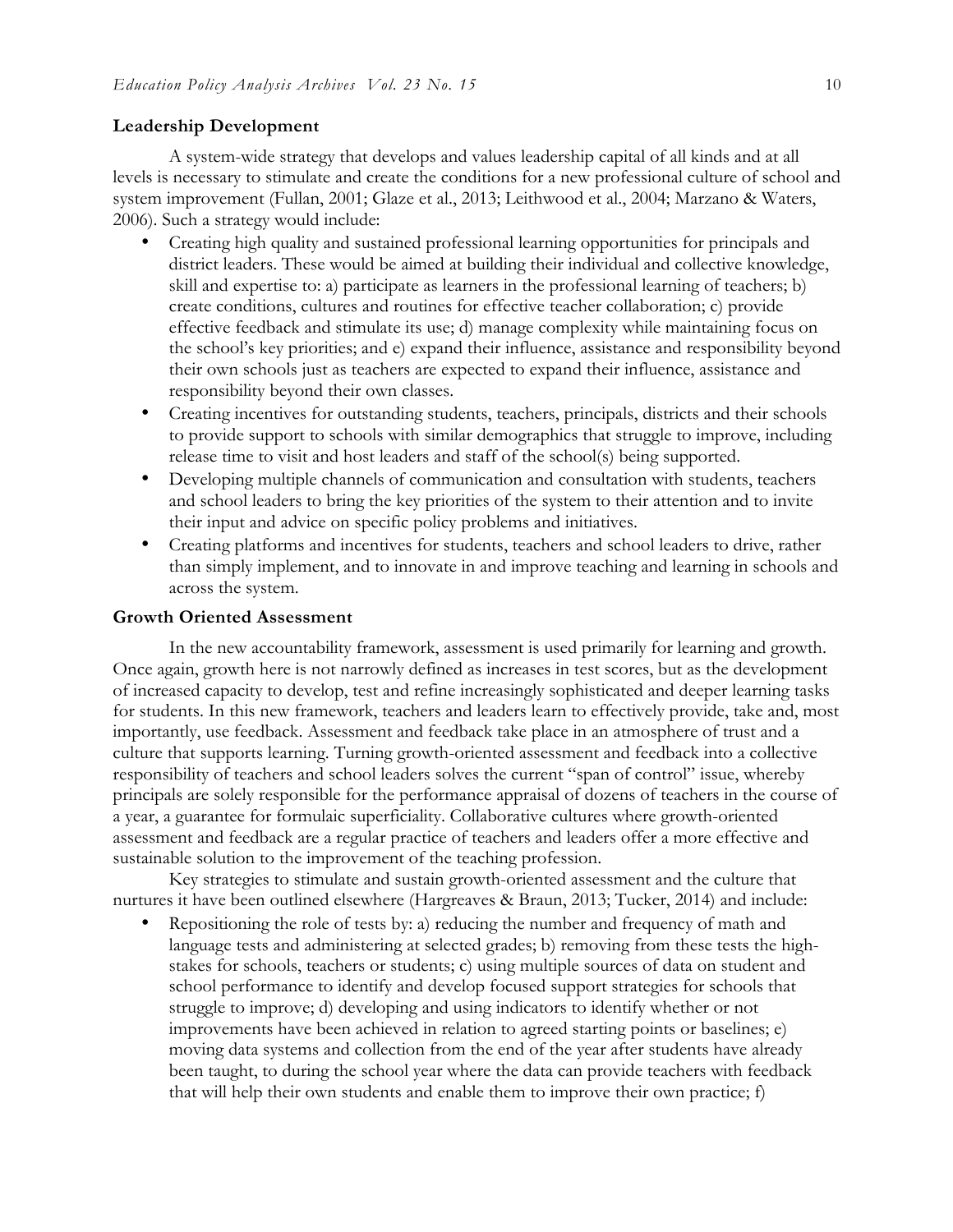developing a limited number of high quality high stakes tests that cover the whole core curriculum, which students will take only a few times in their school career.

- Incorporating multiple sources of evidence on student learning and teacher practice as key inputs for teacher collaboration and performance reviews.
- Defining what effective growth-oriented assessment looks like, identifying exemplary practices, and diffusing them across the system in public speeches, newsletters, easy-toaccess and interactive online sites, etc.
- Providing sustained high quality professional learning opportunities for teachers and school leaders to learn and continuously practice how to provide, take and use effective feedback.

These practices are already characteristic of many high performing educational systems around the world and importantly, also represent exemplary practice in business and sports, which use a wide range of data, in real time, combined with collective inquiry and effective combination with good professional judgment to improve practice (Hargreaves & Braun, 2013; Hargreaves, Boyle, & Harris, 2014).

#### **System Coherence and Cohesion**

System coherence is about developing shared mindsets. System cohesion is about developing focus and a shared depth of understanding about the nature of the work (Fullan, 2010). Walk into any classroom or school in a highly coherent and cohesive system, and people will be able to articulate effortlessly what they are doing in their classrooms and the school as a whole, how their actions connect to the wider system priorities, and what supports are in place for them to advance those priorities. The big picture is not just the prerogative a few high-level leaders in the school or district office; it is the property of everyone. In a highly coherent and cohesive system, you will also hear genuine excitement about learning and teaching and a sense of shared accomplishment. Key strategies to develop system coherence and cohesion include:

- Fostering ongoing two-way communication and consultation across the system to communicate key priorities and developments to teachers and school leaders; to invite their input and advice on policy challenges, directions and initiatives; and to foster their leadership as drivers rather than merely implementers of improvement work in schools and across the system.
- Creating venues for representatives from all levels of the system to discuss progress, identify those practices and policies that constrain the efforts of schools and principals to focus on their improvement work, and make decisions to reduce distractions and overload.
- Creating a system-wide learning system aimed at investing in, building, deepening and circulating professional capital. This agency, ideally led by people with deep and extensive classroom and school leadership expertise, would share research and best practices, document and disseminate what is working in schools, and stimulate learning networks where districts, schools, principals and teachers learn from and assist one another.

The five elements just described form the core of establishing the conditions conducive to internal accountability. When such conditions are embraced and reinforced with transparency across the system, they create the 'push and pull' dynamics of highly effective and internally accountable systems. It is demanding work for the self and the group. Much of the work of accountability gets built in or embedded in everyday practice. Once system leaders understand the nature of internal accountability or personal, professional and collective responsibility (Sahlberg, 2011), and lead with it, they are then in a better position to frame external accountability as an effective force.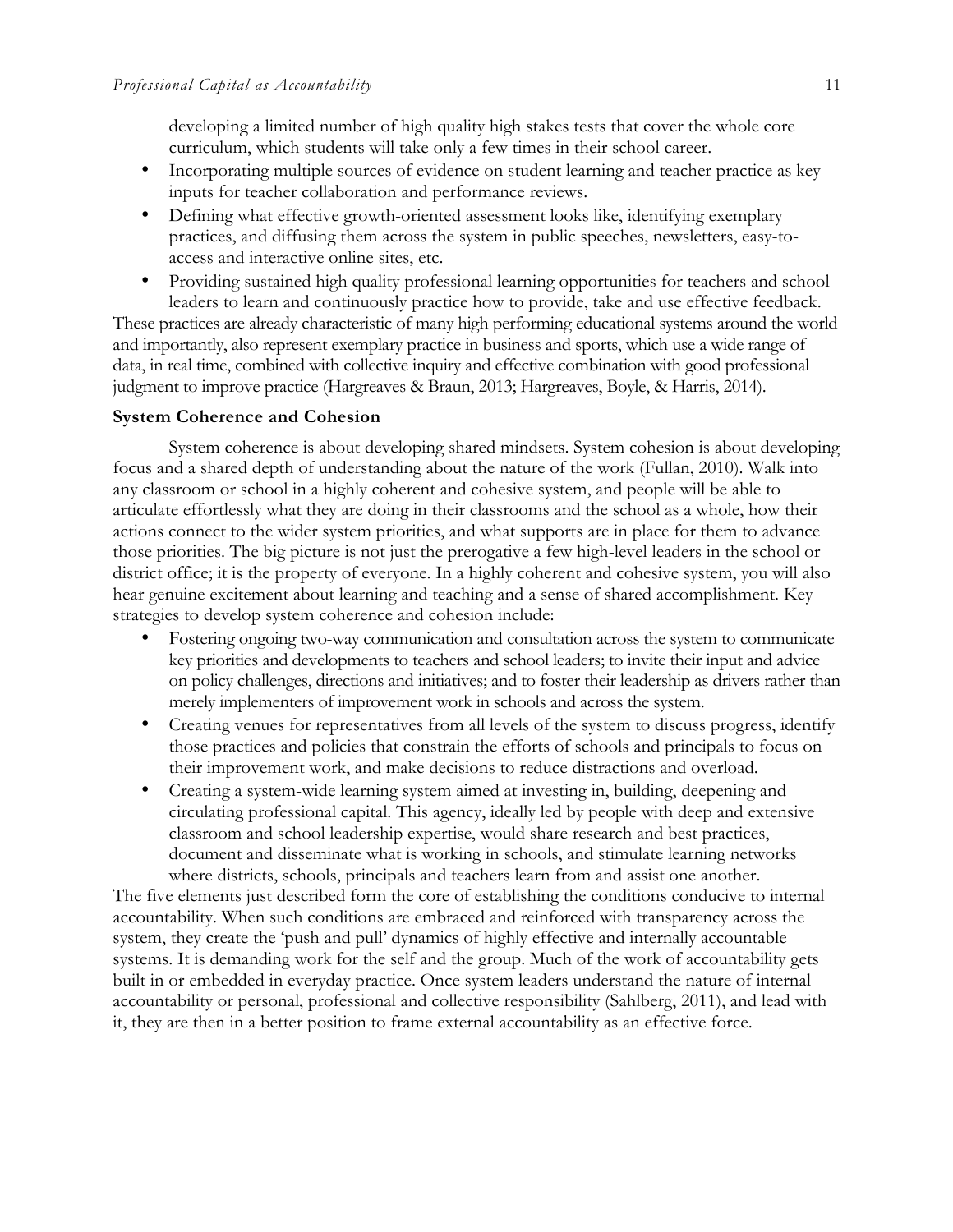#### **External Accountability**

Most educational external accountability systems *start* with professional standards of practice. It's a tempting beginning: they are cheap to produce, look good on paper, and have famous consultants from all over the world more than willing to provide rubrics that give administrators illusions of instant professional control. This is the wrong way to drive change. These frameworks are useful as guideposts, but are not sufficient to cause improvement. In order to leverage accountability and achievement, the external system must additionally focus on and enable the development of other factors that are related to performance outcomes, namely, transparency, explicitness, precision, indicators and interventions that propel the system to greater accomplishments.

Transparency of results and practice is a *sine qua non* of accountable systems. Punitive accountability fails because it suppresses transparency as people hide what they are doing. But transparency—whether it is in visibly observed practice, in routine collaborative relationships, on data dashboards, or even in the twitter-sphere—can carry a lot of influence because it combines push (compelling people to take performance data into account), and pull (drawing people into an engaging improvement process). Transparency can also be used by the external system to circulate ideas, and stimulate mutual learning.

Explicitness, precision and linkage to results and impact go together. The external accountability system should appropriately be preoccupied by impact and results, and by the related question of what causes them. Solutions require clarity of outcome and process. So much is hidden in what organizations do that the external system, especially in public endeavors, must play a role in helping understand what is going on and with what value. Explicitness of practice as it links to outcomes is extremely valuable, not so that it can be prescribed, but so that there is *clarity* about what is going on.

The external system should primarily foster whole system improvement. If development and growth are the center of gravity of its approach to accountability the system can then appropriately intervene when there is crisis, and in the case of persistently low performance.

With strong internal accountability as the context we can now introduce the external accountability role of the system that includes:

- i. Establishing and promoting professional standards and practices including performance appraisal, undertaken by professionally respected peers and leaders in teams wherever possible and developing the expertise of teachers and teacher leaders so that they can undertake these responsibilities. With the robust judgments of respected leaders and peers, then getting rid of teachers who should not be in the profession will become a transparent collective responsibility.
- ii. Ongoing monitoring of the performance of the system including direct intervention with schools and districts in cases of persistent underperformance.
- iii. Insisting on reciprocal accountability that manages "up" as well as down so that systems are held accountable for providing the resources and supports that are essential in enabling schools and teachers to fulfill expectations (for example, "failing" schools should not be closed when they have been insufficiently resourced, or individual teachers should be evaluated in the context of whether they have been forced into different grade assignments every year or have experienced constant leadership instability).
- iv. Adopting and applying indicators of organizational health as a context for individual teacher and leader performance such as staff retention rates, leadership turnover rates, teacher absenteeism levels, numbers of crisis related incidents etc., in addition to outcome indicators of student performance and wellbeing. These would include measures of social capital in the teaching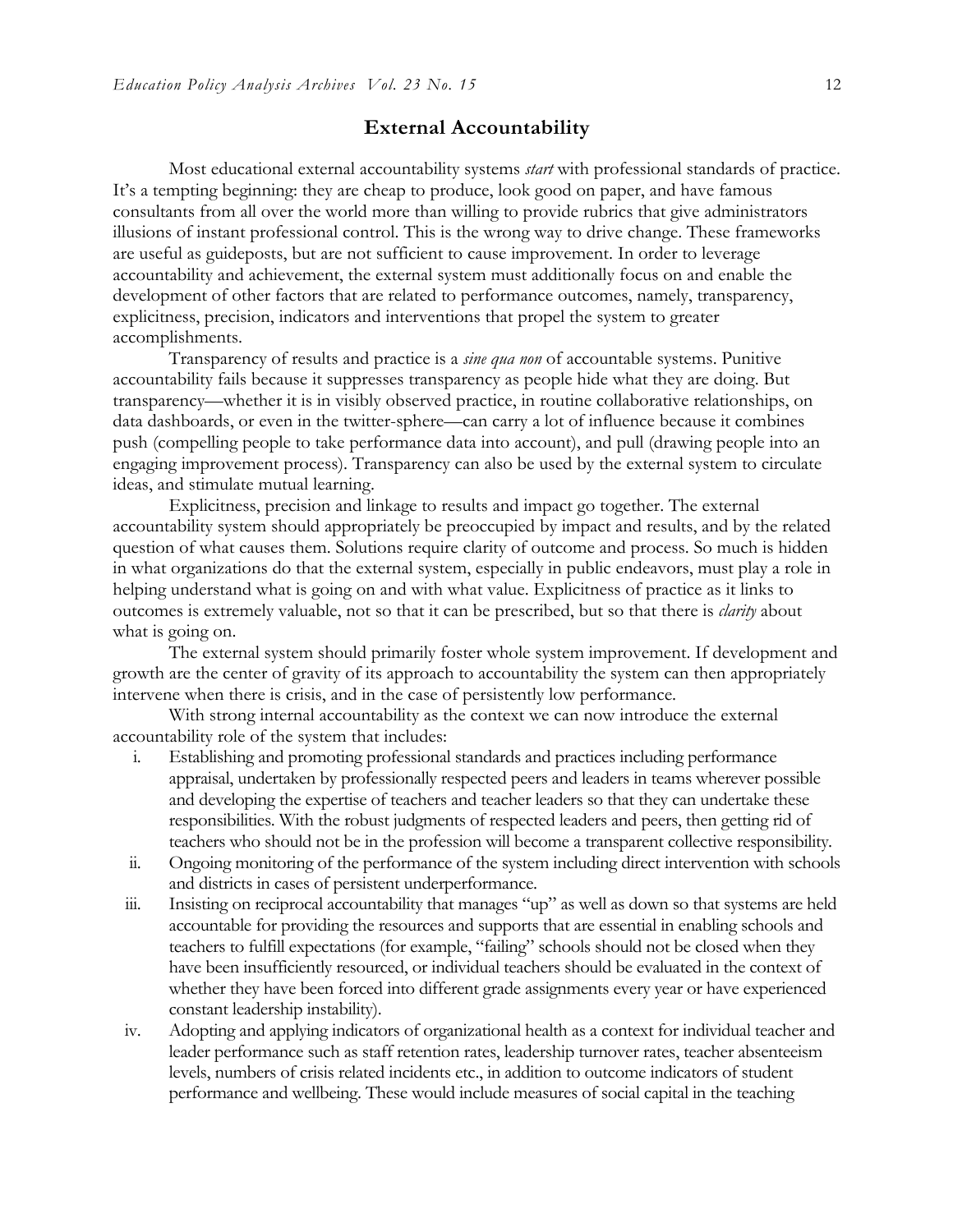profession such as extent of collaboration, levels of collegial trust etc. Outcome measures for students should also, as above, include multiple measures including wellbeing, students' sense of control over their own destiny (locus of control), levels of engagement in learning etc.

Darling-Hammond et al. (2014) lay out the elements of standards for teachers and leaders relative to preparation, licensure, retention, ongoing development, quality review processes and the like. But since standards are such poor drivers and policy makers gravitate to them all too easily because they appear obvious, easy and cheap, we evaluate their role here in relation to their developmental as well as their judgmental function. These standards should be used to screen candidates for the profession, support and sort beginning teachers, and help drive development through helping to increase expertise, such as investing in increasing the numbers of teachers certified by the National Board for Professional Teaching Standards (NBPTS). They should not be used as the main driver of individual teacher quality or human capital and cannot be the chief force in building strong social capital among teachers in a collaborative profession. Instead, NBPTS strategies must be integrated with other practices that develop comprehensive professional capital of the teaching profession.

Paradoxically, performance appraisal is not a powerful way to increase performance (compared for example to collaborative cultures). Frameworks and tools of appraisal may be helpful, but it is not the tool per se that counts. It is *the attitude and philosophy that governs its use.* Have a developmental and internal accountability stance of collective professional responsibility and half the battle is won. As one of us has said elsewhere, [*external*] *accountability should be the small remainder that is left once responsibility has been subtracted* (Hargreaves & Shirley, 2009).

Now we come to the elephant that is still in the room. Any credible accountability system will have to have the capacity to remove teachers who should not be in the profession. Currently, however, teacher evaluation schemes have a 'scorched earth' orientation—establish tough, consequential evaluation for all to get at the few. This strategy, that employs repeated individual performance evaluations in relation to so-called value added measures of student achievement, is a technical, moral and legal nightmare. There are notorious cases of teachers who teach so few (tested) students that scores and associated judgments fluctuate wildly from year to year and of teachers whose performance is evaluated on the basis of students they don't actually teach (Pullin, 2013). These issues are not only unfair to teachers who are often judged unreasonably, and to students who are tested (rather than taught) pervasively in order to serve administrative purposes. They also undermine accountability by destroying its pubic credibility (Hargreaves & Braun, 2013). The strategy may win the odd battle but it loses the war and indeed perpetrates an unnecessary and unjustified war in the first place.

The best bet in securing a system that is both developmental and robust is to work out the solution with teachers' organizations. We are finding that teachers and teacher unions and associations are strongly attracted to the professional capital framework. With professional capital underpinning teacher development it will be possible, indeed desirable from the perspective of the strong social capital of teachers as a whole, to have seriously ineffective teachers leave the profession (assuming development has been tried, and due process is followed). Indeed, at the school level, this is what conscientious colleagues working in a strong collaborative culture focused on student learning and development very often want.

But, if principals do not really know their teachers, don't understand their personal and professional lives, aren't curious about their classrooms, and have not taken the time to understand how their practice and performance has evolved over time; if the only time principals see their teachers is during formal evaluation events, then they will often misdiagnose poor practice and the reasons for it. They might take a lesson out of context—a disruptive class that was unsettled by their previous teacher perhaps. They might see failure to post standards on the wall as a professional flaw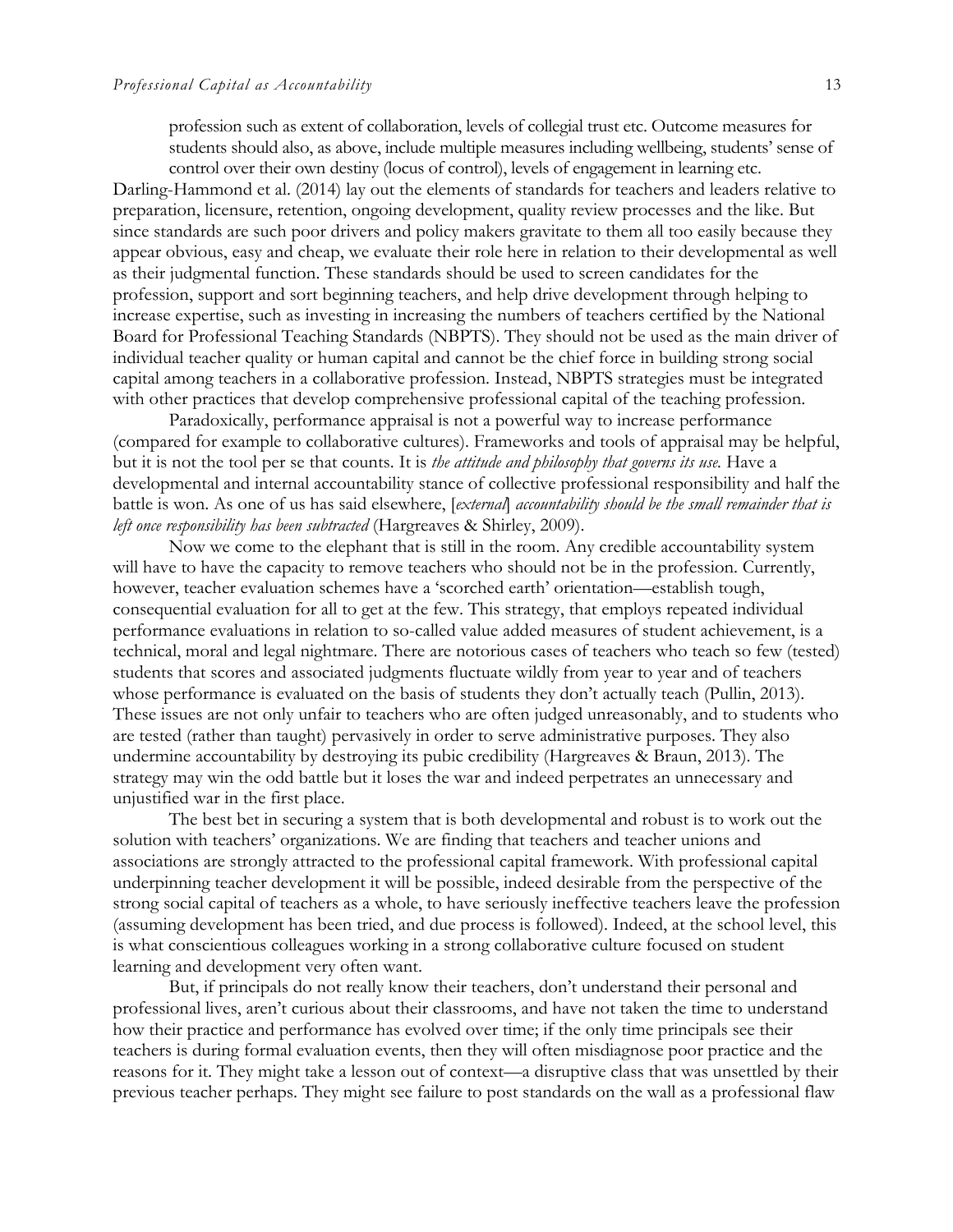without knowing that the teacher wants the point of that particular lesson—in social studies or drama perhaps—to unfold and be a surprise. An incoming principal may not know that an older teacher's performance has dipped because of illness or crises in their family, or because of having been turned inward and turned off by a rapid preceding succession of poor principals. Evaluate these teachers unfairly as ones who deserve professional exit, and the other staff will protect them and organize against you in trying to remove them. More than this, because you as a principal are perceived as being unfair by simply not knowing your teachers and their teaching well, they will also defend the more genuinely incompetent colleagues against whom your judgments are also directed. This is why internal accountability based on deep professional knowledge and collaboration is an indispensible platform for effective external accountability. This is why we have recast the role of the principal as 'lead learner', who participates with teachers in learning how to move the school forward (Fullan, 2014)—a school leadership practice that has the highest impact on student outcomes (Robinson, 2008).

Second, transparent ongoing monitoring of the performance of the system and its subparts is a key role for external accountability. There are many issues here because the educational goals and corresponding measures of student assessment are in flux (for most states) with the Common Core State Standards. We also recognize the value of quality reviews, especially if carried out with some peers on the review team. If we follow the primacy of internal accountability we will 'use the group to change the group' to do much of this work. Lateral assistance from other high performing schools will take precedence over sending transient top-down turnaround teams from central office. A case in point is the school-to-school assistance strategies in some of England's most rapidly improving urban districts (Fullan & Boyle, 2014).

Beyond this, states should have an intervention policy that in the first place intervenes to develop the capacity of the system, and only when necessary, as a last resort, employs more drastic measures like takeover. Crucial to the monitoring of performance is ensuring that measures reflect widely shared and valued outcomes in a valid, reliable, and accurate way; that multiple measures are used to capture the full range of what the school and school system value; and that indicators focus on whether or not improvements have been achieved relative to agreed starting points or baselines. Above all, transparency should be based on collaborative knowledge of teachers and teaching in regular (not just formalized) observation and ongoing, trusting professional relationships. High trust is associated with high performance; high threat is not (Daly, 2009).

#### **Final Thoughts**

The OECD (2011b, p. 54) background report to the International Summit on the Teaching Profession concludes that reform efforts are doomed to fail unless teachers and their associations become involved in helping to shape and assess improvement policies and strategies. Higher performing systems, such as Alberta and Ontario have stronger engagement with their unions than do jurisdictions in the U.S. We recognize that once the conditions for back-end accountability become entrenched it is extremely difficult to undo them. Hence, our paper is intended to recommend a way forward from the current impasse.

Accountability is not just a matter of overseeing the present. It is essential to be 'accountable for the future'. Hargreaves, Boyle, and Harris (2014) in their study of how organizations (in sports, business, and education) raise performance identified key characteristics of *Uplifting leadership.* The first of these was 'dreaming with determination'. Accountability must also be forward looking. This can only be done effectively if the internal and external accountability systems work in tandem.

It should be clear that the system has a role in both internal and external accountability. Relative to the former, policy makers will need to make a major shift from superficial structural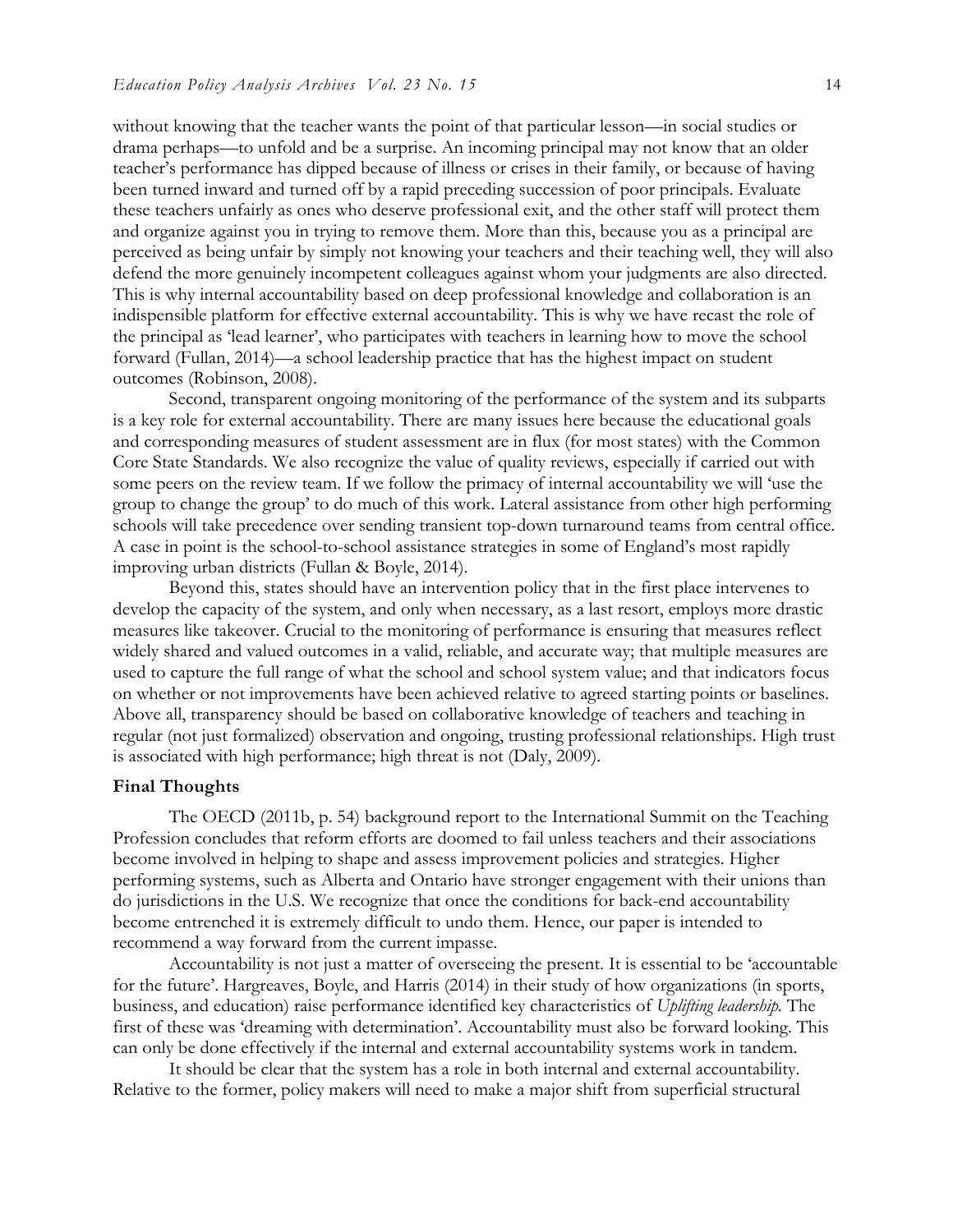solutions to investing in and leveraging internal accountability and building the professional capital of all teachers and leaders throughout the system. Once started, this is an investment that keeps on giving and, most of all, results in all levels of the system doing the work of day-to-day accountability. Furthermore, the more internal accountability takes hold, the more schools and districts will seek and use external input on how well they are doing (external accountability). This means that the specialized work of cultivating system success and intervening on a selective basis will be much more manageable and effective. Great accountability improves the present as it shapes the future. It invests in, grows and circulates professional capital throughout the system. Back-end accountability does not. Combine internal and external accountability as we have portrayed them, and you will get higher performance, greater self and group responsibility for results, and more commitment to sustaining and enhancing all students' learning, development and success.

#### **References**

- Ablemann, C., Elmore, R., Even, J., Kenyon, S., & Marshall, J. (1999). *When accountability knocks, will anyone answer?* Philadelphia, PA: Consortium for Policy Research in Education.
- City, E. A., Elmore, R. F., Fiarman, S. E., & Teitel, L. (2009). *Instructional rounds in education: A network approach to improving teaching and learning*. Cambridge, MA: Harvard Education Press.
- Daly, A. J. (2009). Rigid response in an age of accountability*. Educational Administration Quarterly, 45*(2), 168-216. http://dx.doi.org/10.1111/1467-9620.00214
- Darling-Hammond, L., Wilhoit, G., & Pittenger, L. (2014). Accountability for college and career readiness: Developing a new paradigm. *Education Policy Analysis Archives*, *22*(86). http://dx.doi.org/10.14507/epaa.v22n86.2014
- DuFour, R., & Eaker, R. (1998). *Professional learning communities at work: Best practices for enhancing student Achievement*. Alexandria, VA: Association for Supervision and Curriculum Development.
- Elmore, R. F. (2007). Professional networks and school improvement. *School Administrator, 64*(4), 20-24.
- Elmore, R., Ableman, C. H., Even, J., Kenyon, S., & Marshall, J. (2004). When accountability knocks, will anyone answer? In R. Elmore (Ed.), *School reform from the inside out* (pp. 133-199). Cambridge, MA: Harvard University Press.
- Fullan, M. (2001). *Leading in a culture of change.* San Francisco: Jossey-Bass.
- Fullan, M. (2010). *All systems go: The change imperative for whole school reform*. Thousand Oaks, CA: Corwin.
- Fullan, M. (2011). *Choosing the wrong drivers for whole system reform*. Melbourne: Center for Strategic Education.
- Fullan, M. (2011a). *The moral imperative realized*. Thousand Oaks, CA: Corwin.
- Fullan, M. (in press). *Freedom to change: Be careful what you ask for*. San Francisco: Jossey-Bass.
- Fullan, M., & Boyle, A. (2014). *Big city reform*. New York: Teachers College Press.
- Glaze, A., Mattingley, R., & Andrews, R. (2013). *High school graduation: K-12 strategies that work.*  Thousand Oaks, CA: Corwin.
- Hargreaves, A., & Braun, H. (2012). *Leading for all: A research report of the development, design, implementation and impact of Ontario's "Essential for some, good for all" Initiative*. Ontario: Council of Ontario Directors of Education.
- Hargreaves, A., & Braun, H. (2013). *Data-driven improvement and accountability*. Boulder, CO: National Education Policy Center. Retrieved from http://nepc.colorado.edu/publication/data-driven-improvement-accountability/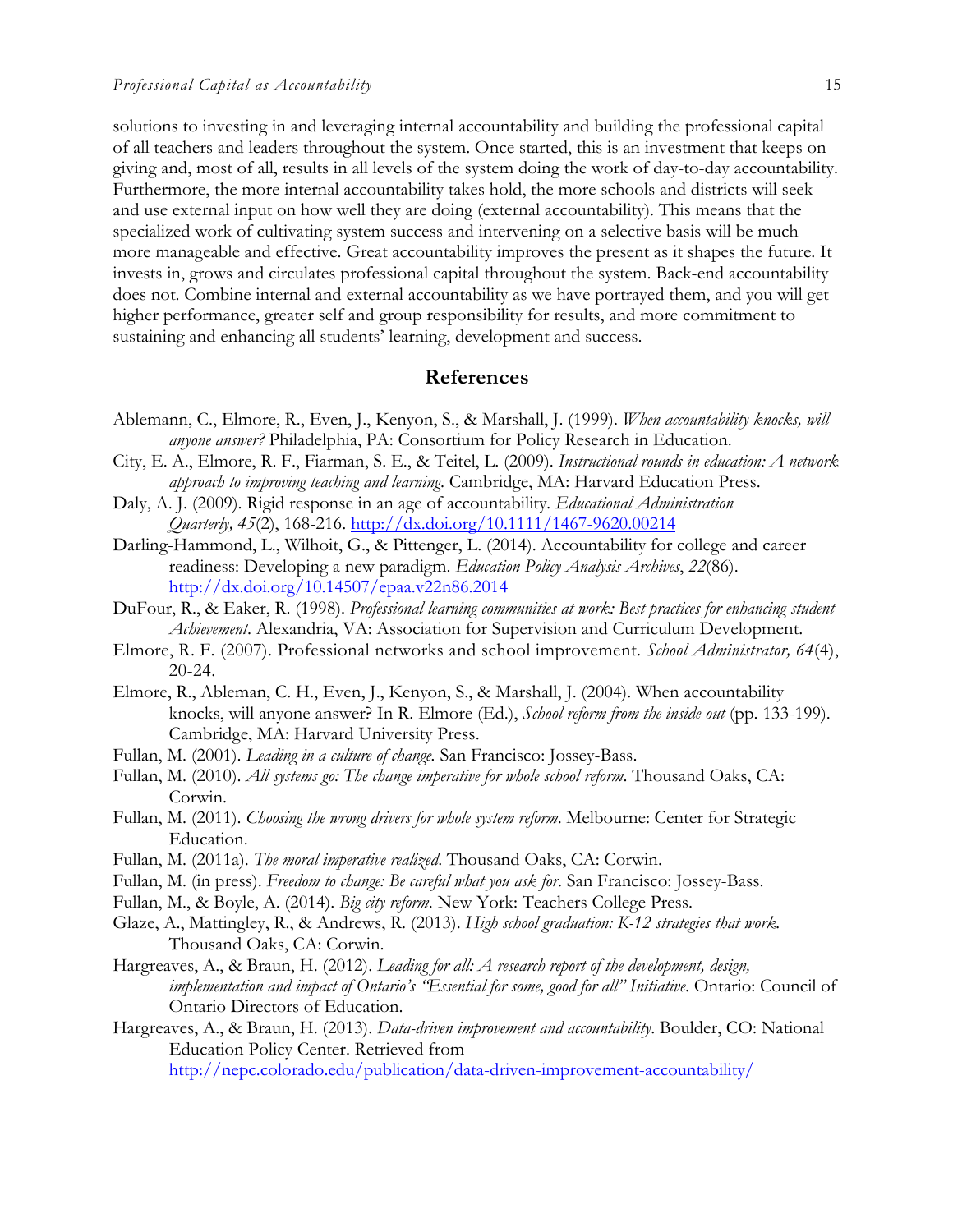- Hargreaves, A., Boyle, A., & Harris, H. (2014). *Uplifting leadership: How organizations, teams and communities raise performance.* San Francisco: Jossey-Bass.
- Hargreaves, A., & Fullan, M. (2012). *Professional capital.* New York: Teachers College Press.
- Hargreaves, A., & Shirley, D. (2009). *The fourth way*. Thousand Oaks, CA: Corwin Press.
- Hargreaves, A., & Shirley, D. (2012). *The global fourth way*. Thousand Oaks, CA: Corwin Press.
- Hord, S. M. (1997). *Professional learning communities: Communities of continuous inquiry and improvement*. Austin, TX: Southwest Education Development Laboratory.
- Huberman, M. (1995). Networks that alter teaching: Conceptualizations, exchanges, and experiments. *Teachers and Teaching: Theory and Practice, 1*(2), 193-211. http://dx.doi.org/10.1080/1354060950010204
- Huntington Post. (2011). *Atlanta public schools shaken by cheating report.* Retrieved from http://www.huffingtonpost.com/2011/07/05/atlanta-public-schoolscheating\_n\_890526.html
- Leana, C. R., & Pil, F. K. (2006). Social capital and organizational performance: Evidence from urban public schools. *Organization Science*, *17*(3), 353-366. http://dx.doi.org/10.1287/orsc.1060.0191
- Leithwood, K., Louis, K. S., Anderson, S., & Wahlstorm, K. (2004). *How leadership influences student learning: A review of research.* New York: The Wallace Foundation.
- Lieberman, A., & Mace, D. P. (2010). Making practice public: Teacher learning in the 21st century. *Journal of Teacher Education, 61*(1-2), 77-89. http://dx.doi.org/10.1177/0022487109347319
- Little, J. W. (1982). Norms of collegiality and experimentation: Workplace conditions of school success. *American Educational Research Journal*, 19(3), 325-340. http://dx.doi.org/10.3102/00028312019003325
- Little, J. W. (2002). Locating learning in teachers' communities of practice: Opening up problems of analysis in records of everyday work. *Teaching and Teacher Education*, *18*, 917–946. http://dx.doi.org/10.1016/S0742-051X(02)00052-5
- Marzano, R. (2003). *What works in schools: Translating research into action*. Alexandria, VA: ASCD.
- Mehta, J. (2013). *The allure of order.* New York: Oxford University Press.
- Ministry of Education, Singapore (2014, September 23). Growing our teachers, building our nation [Keynote address]. Retrieved from http://www.moe.gov.sg/media/speeches/ 2014/09/23/keynote-address-by-mr-heng-swee-keat-at-the-ministry-of-education-workplan-seminar-2014.php
- Mourshed, M., Chijioke, C., & Barber, M. (2010). *How the world's most improved systems keep getting better.*  New York: McKinsey Company.
- Murnane, R. J., & Cohen, D. K. (1986). The employment relationship: Lessons from an analysis of merit pay plans for teachers. *Harvard Educational Review, 56*(1), 1-17.
- Ontario Ministry of Education. (2104). *Achieving excellence*. Retrieved from http://www.edu.gov.on.ca/eng/about/excellent.html
- Organization for Economic Cooperation and Development (OECD). (2011a). *Strong performers, successful reformers: Lessons from PISA.* Paris, France: Author.
- Organization for Economic Cooperation and Development (OECD). (2011b). *Building a high-quality teaching profession: Lessons from around the world. Paris, France: Author.*
- Pentland, A. (2014). *Social physics: How good ideas spread: The lessons from a new science*. New York: The Penguin Press.
- Pullin, D. (2013). Legal issues in the use of student test scores and value-added models (VAM) to determine educational quality. *Education Policy Analysis Archives*, *21*(6). http://dx.doi.org/10.14507/epaa.v21n6.2013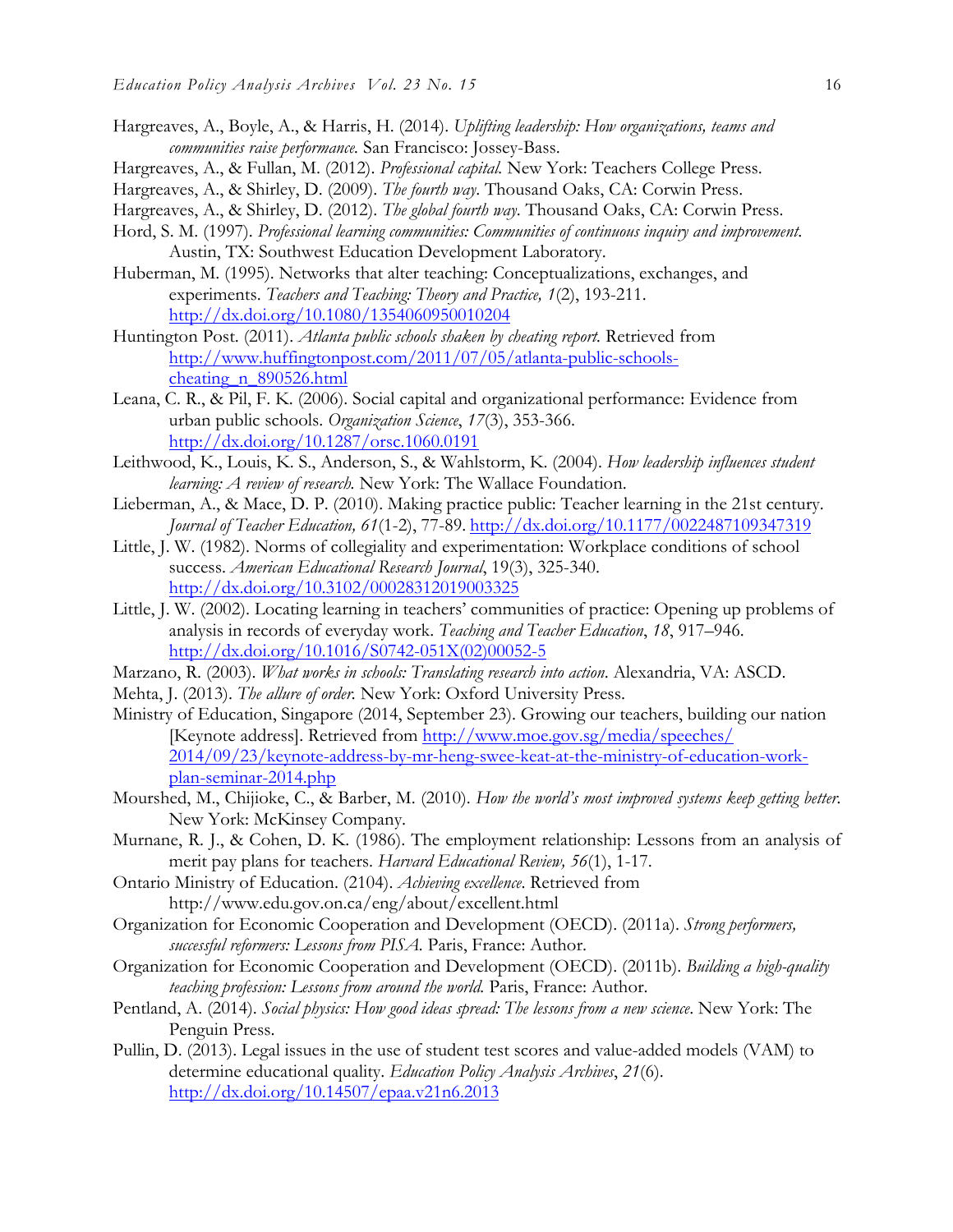- Robinson, V., Lloyd, C. A., & Rowe, K. J. (2008). The impact of leadership on student outcomes. *Education Administration Quarterly, 44*(5)*,* 635-674. http://dx.doi.org/10.1177/0013161X08321509
- Sahlberg, P. (2011). *Finnish lessons*. New York: Teachers College Press.
- Stoll, L., Bolam, R., McMahon, A., Wallace, M., & Thomas, S. (2006). Professional learning communities: A review of the literature. *Journal of Educational Change*, *7*, 221-258. http://dx.doi.org/10.1007/s10833-006-0001-8
- Stupovitz, J. A. (2002). Developing communities of instructional practice. *Teachers College Record, 104*, 1591-1626. http://dx.doi.org/10.1111/1467-9620.00214
- Tucker, M. (2011). *Standing on the shoulders of giants: An American agenda for reform.* Washington, DC: The National Center on Education and the Economy.
- Tucker, M. (2014). *Fixing our national accountability system*. Washington, DC: The National Center on Education and the Economy.
- Wilson, M. (1994). *Community of judgment: A teacher-centered approach to educational accountability*. In Office of Technology Assessment (Ed.), *Issues in Educational Accountability*. Washington, DC: Office of Technology Assessment, United States Congress.
- Zavadsky, H. (2009). *Bringing school reform to scale: Five award-winning urban districts*. Cambridge, MA: Harvard Education Press.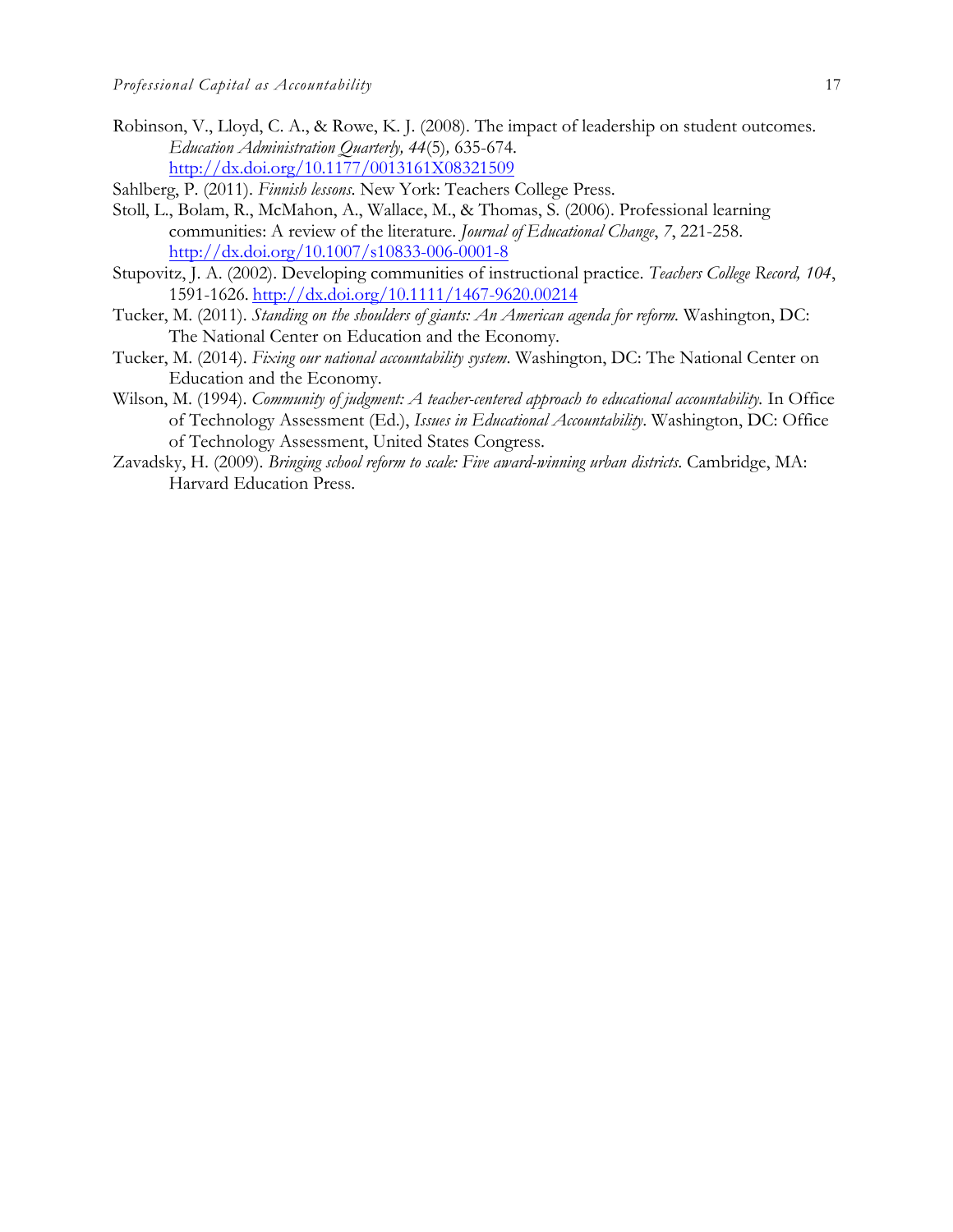### **About the Authors**

#### **Michael Fullan**

Ontario Institute for Studies in Education mfullan@me.com

Michael Fullan, OC (Order of Canada) is Professor Emeritus of the Ontario Institute for Studies in Education of the University of Toronto. He currently serves as adviser to the Premier, and the Minister of Education of Ontario. He was awarded the prestigious Order of Canada in 2012. His book, with Andy Hargreaves, *The Professional Capital of Teachers*, was selected by AACTE as book of the year in 2013, and was awarded the \$100,000 Grawemeyer prize for 2015. His latest books include *Stratosphere: Integrating Technology, Pedagogy and Change Knowledge, The Principal: Three Keys for Maximizing Impact*, and *Freedom to Change*. His books, articles and other resources can be found at www.michaelfullan.ca.

#### **Santiago Rincón-Gallardo**

Ontario Institute for Studies in Education

#### santiago.rincon.gallardo@utoronto.ca

Santiago Rincón-Gallardo is a Banting Postdoctoral Fellow at the Ontario Institute for Studies in Education, and Chief Research Officer at Michael Fullan's international consulting team. His research examines how effective pedagogy can be disseminated on a large scale in educational systems. He has led, studied, and consulted a movement that has turned thousands of Mexican public schools into learning communities. He holds an Ed.D. from Harvard.

#### **Andrew Hargreaves**

Lynch School of Education, Boston College

hargrean@bc.edu

Andrew Hargreaves is Brennan Chair at the Lynch School of Education, Boston College and adviser to the Premier and Minister of Education of Ontario. He is the winner of the 2015 Grawemeyer Award in Education.

### **About the Guest Series Editor**

#### **Dr. Linda Darling-Hammond**

Guest Series Editor Stanford University lindadh@suse.stanford.edu

Linda Darling-Hammond is Charles E. Ducommun Professor of Education at Stanford University where she is Faculty Director of the Stanford Center for Opportunity Policy in Education. Her latest book is *Beyond the Bubble Test: How Performance Assessments Support 21st Century Learning* (Wiley, 2014).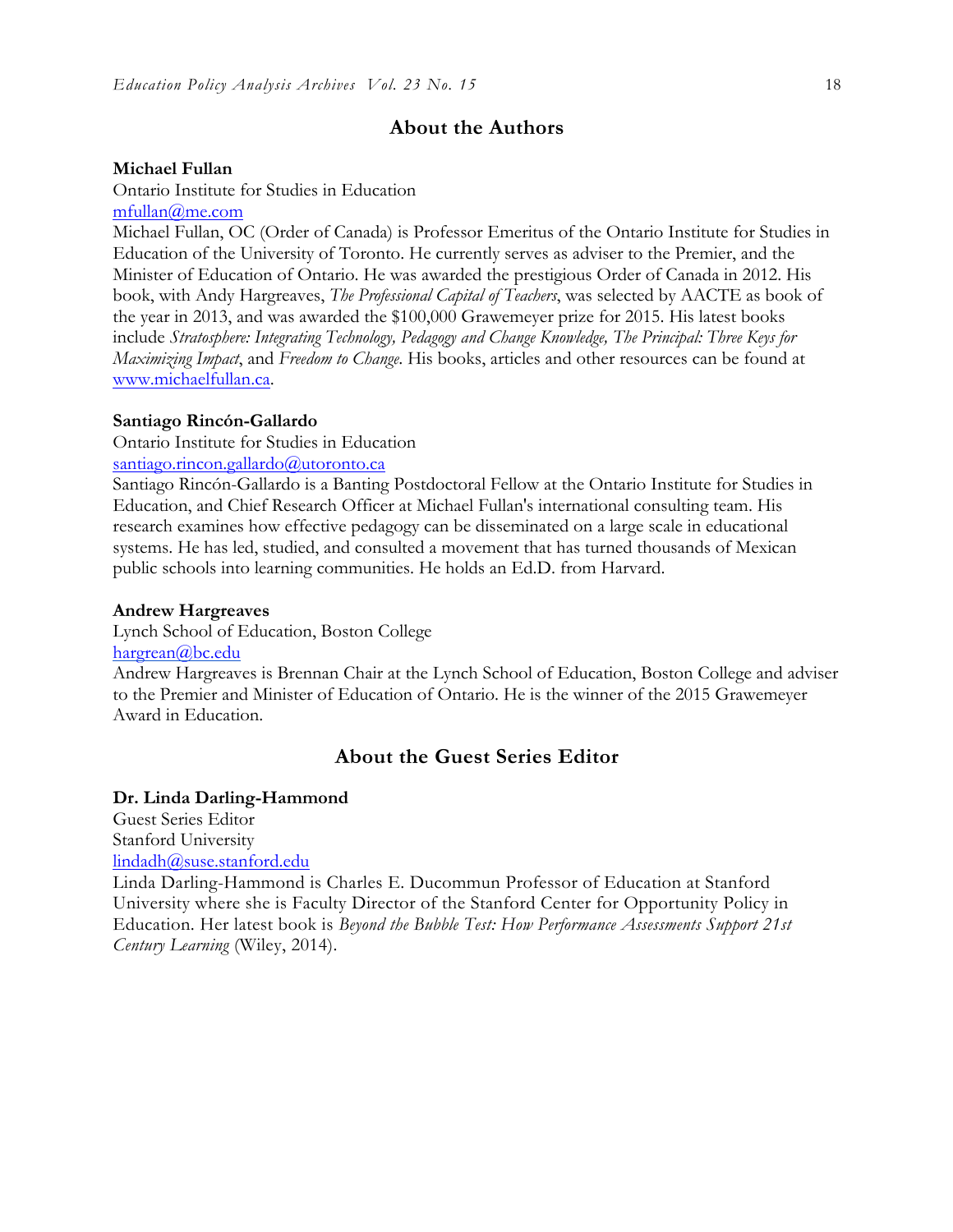# **SPECIAL SERIES A New Paradigm for Educational Accountability: Accountability for Professional Practice**

# education policy analysis archives

Volume 23 Number 15 February 16<sup>th</sup>, 2015 ISSN 1068-2341

 $(c<sub>c</sub>)$ 

**SOME RIGHTS RESERVED** Readers are free to copy, display, and distribute this article, as long as the work is attributed to the author(s) and **Education Policy Analysis Archives,** it is distributed for noncommercial purposes only, and no alteration or transformation is made in the work. More details of this Creative Commons license are available at

http://creativecommons.org/licenses/by-nc-sa/3.0/. All other uses must be approved by the author(s) or **EPAA**. **EPAA** is published by the Mary Lou Fulton Institute and Graduate School of Education at Arizona State University Articles are indexed in CIRC (Clasificación Integrada de Revistas Científicas, Spain), DIALNET (Spain), Directory of Open Access Journals, EBSCO Education Research Complete, ERIC, Education Full Text (H.W. Wilson), QUALIS A2 (Brazil), SCImago Journal Rank; SCOPUS, SOCOLAR (China).

Please contribute commentaries at http://epaa.info/wordpress/ and send errata notes to Gustavo E. Fischman fischman@asu.edu

**Join EPAA's Facebook community** at https://www.facebook.com/EPAAAAPE and **Twitter feed** @epaa\_aape.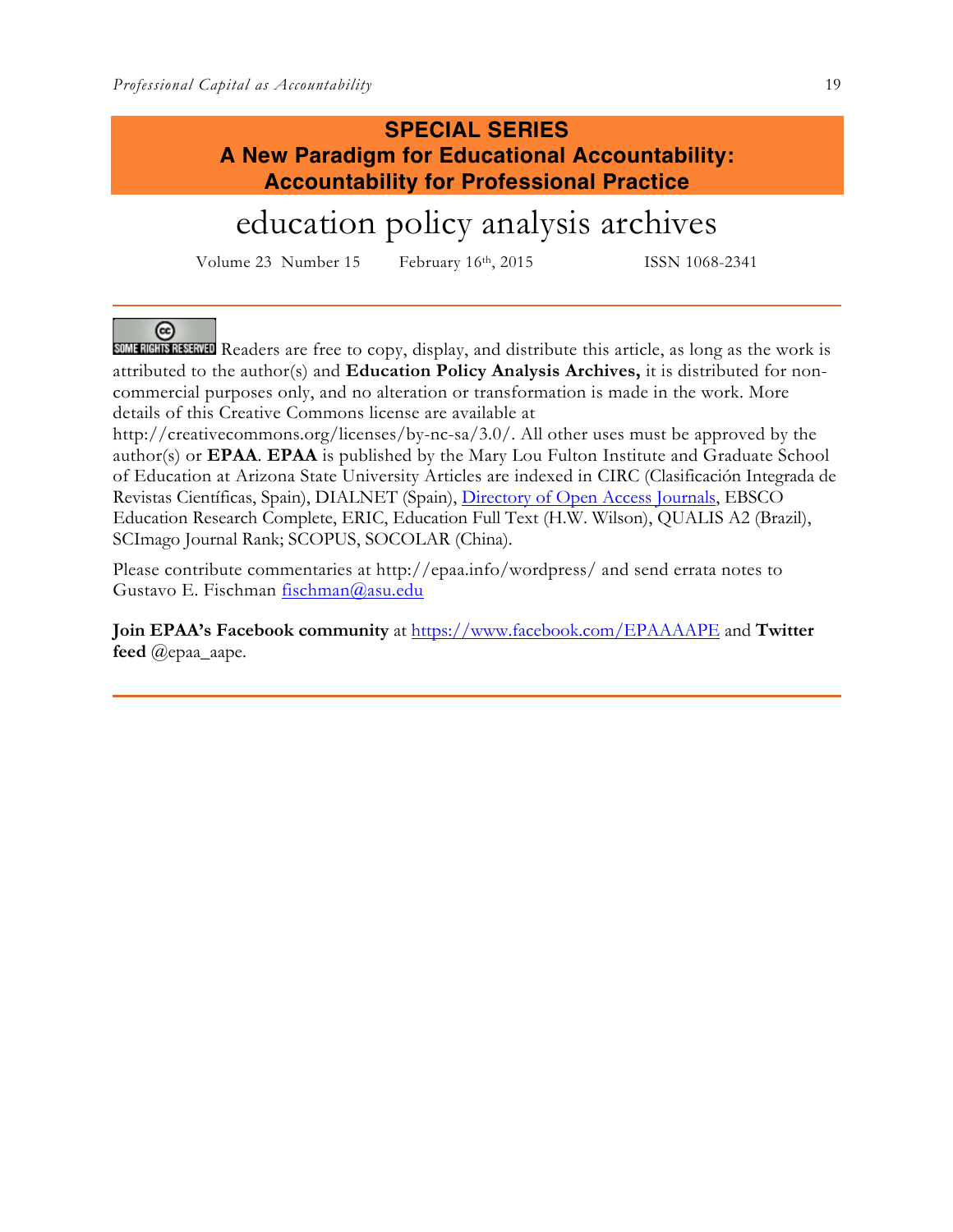### education policy analysis archives editorial board

Editor **Gustavo E. Fischman** (Arizona State University) Associate Editors: **Audrey Amrein-Beardsley** (Arizona State University), **Kevin Kinser** (University of Albany) **Jeanne M. Powers** (Arizona State University)

**Gary Anderson** New York University **Christopher Lubienski** University of Illinois, **Michael W. Apple** University of Wisconsin, Madison **David C. Berliner** Arizona State University **Maria Martinez-Coslo** University of Texas, **Robert Bickel Marshall University William Mathis University of Colorado, Boulder Wendy C. Chi** Jefferson County Public Schools in Golden, Colorado **Casey Cobb** University of Connecticut **Sharon Nichols** University of Texas, San Antonio **Arnold Danzig** California State University, San Jose **Antonia Darder** Loyola Marymount University **João Paraskveva** University of Massachusetts, **Linda Darling-Hammond** Stanford University **Laurence Parker** University of Utah **Chad d'Entremont** Rennie Center for Education Research and Policy **John Diamond** Harvard University **John Rogers** University of California, Los Angeles **Tara Donahue** McREL International **A. G. Rud** Washington State University **Sherman Dorn** Arizona State University **Felicia C. Sanders** Institute of Education Sciences **Christopher Joseph Frey** Bowling Green State University **Melissa Lynn Freeman** Adams State College **Kimberly Scott** Arizona State University **Amy Garrett Dikkers** University of North Carolina Wilmington **Gene V Glass** Arizona State University **Maria Teresa Tatto** Michigan State University **Ronald Glass** University of California, Santa Cruz **Larisa Warhol** Arizona State University **Harvey Goldstein** University of Bristol **Cally Waite** Social Science Research Council **Jacob P. K. Gross** University of Louisville **John Weathers** University of Colorado, Colorado **Eric M. Haas** WestEd **Kevin Welner** University of Colorado, Boulder **Kimberly Joy Howard** University of Southern California

**Jessica Allen** University of Colorado, Boulder **Jaekyung Lee** SUNY Buffalo Urbana-Champaign **Sarah Lubienski** University of Illinois, Urbana-Champaign **Angela Arzubiaga** Arizona State University **Samuel R. Lucas** University of California, Berkeley Arlington **Henry Braun** Boston College **Tristan McCowan** Institute of Education, London **Eric Camburn** University of Wisconsin, Madison **Michele S. Moses** University of Colorado, Boulder **Julianne Moss** Deakin University

**Noga O'Connor** University of Iowa

Dartmouth **Susan L. Robertson** Bristol University

**Janelle Scott** University of California, Berkeley

**Dorothy Shipps** Baruch College/CUNY

Springs **Ed Wiley** University of Colorado, Boulder

**Aimee Howley** Ohio University **Terrence G. Wiley** Center for Applied Linguistics **Craig Howley** Ohio University **John Willinsky** Stanford University

**Steve Klees** University of Maryland **Kyo Yamashiro** Los Angeles Education Research Institute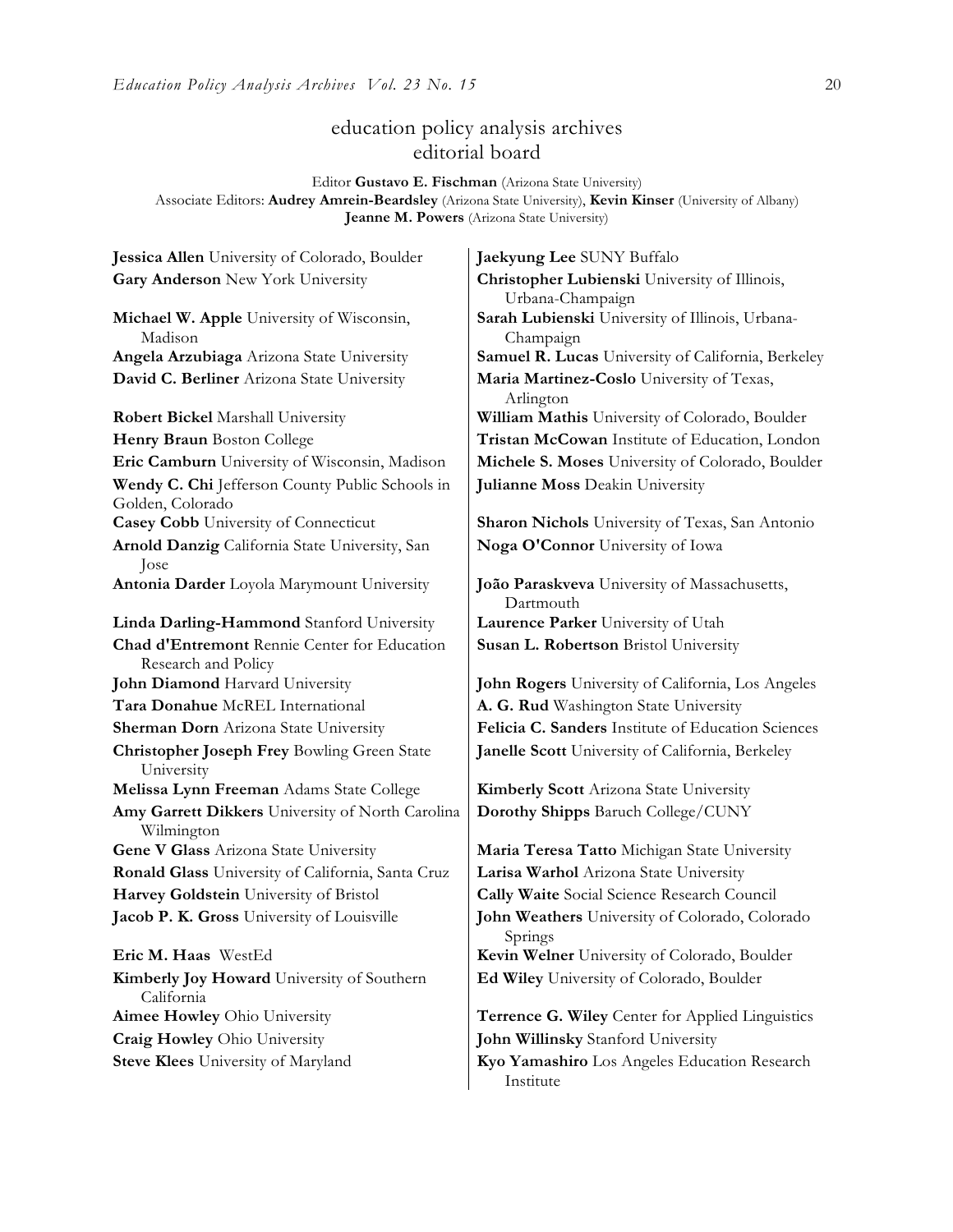**Armando Alcántara Santuario** IISUE, UNAM

### archivos analíticos de políticas educativas consejo editorial

Editores: **Gustavo E. Fischman** (Arizona State University), **Jason Beech** (Universidad de San Andrés), **Alejandro Canales** (UNAM) y **Jesús Romero Morante** (Universidad de Cantabria)

México **Claudio Almonacid** University of Santiago, Chile **Imanol Ordorika** Instituto de Investigaciones **Pilar Arnaiz Sánchez** Universidad de Murcia, España **Xavier Besalú Costa** Universitat de Girona, España **Jose Joaquin Brunner** Universidad Diego Portales, Chile **Damián Canales Sánchez** Instituto Nacional para la Evaluación de la Educación, México **María Caridad García** Universidad Católica del Norte, Chile **Raimundo Cuesta Fernández** IES Fray Luis de León, España **Marco Antonio Delgado Fuentes** Universidad Iberoamericana, México **Inés Dussel** DIE**-**CINVESTAV, Mexico **Rafael Feito Alonso** Universidad Complutense de Madrid. España **Pedro Flores Crespo** Universidad Iberoamericana, México **Verónica García Martínez** Universidad Juárez Autónoma de Tabasco, México **Francisco F. García Pérez** Universidad de Sevilla, España **Edna Luna Serrano** Universidad Autónoma de Baja California, México **Alma Maldonado** DIE-CINVESTAV México **Alejandro Márquez Jiménez** IISUE, UNAM México **Jaume Martínez Bonafé**, Universitat de València, España

**José Felipe Martínez Fernández** University of California Los Angeles, Estados Unidos

**Fanni Muñoz** Pontificia Universidad Católica de Perú,

Economicas – UNAM, México **Maria Cristina Parra Sandoval** Universidad de Zulia, Venezuela **Miguel A. Pereyra** Universidad de Granada, España **Monica Pini** Universidad Nacional de San Martín, Argentina **Paula Razquin** Universidad de San Andrés, Argentina **Ignacio Rivas Flores** Universidad de Málaga, España **Daniel Schugurensky** Arizona State University, Estados Unidos **Orlando Pulido Chaves** Instituto para la Investigacion Educativa y el Desarrollo Pedagogico IDEP **José Gregorio Rodríguez** Universidad Nacional de Colombia **Miriam Rodríguez Vargas** Universidad Autónoma de Tamaulipas, México **Mario Rueda Beltrán** IISUE, UNAM México **José Luis San Fabián Maroto** Universidad de Oviedo, España **Yengny Marisol Silva Laya** Universidad Iberoamericana, México **Aida Terrón Bañuelos** Universidad de Oviedo, España **Jurjo Torres Santomé** Universidad de la Coruña, España **Antoni Verger Planells** University of Barcelona, España **Mario Yapu** Universidad Para la Investigación Estratégica, Bolivia